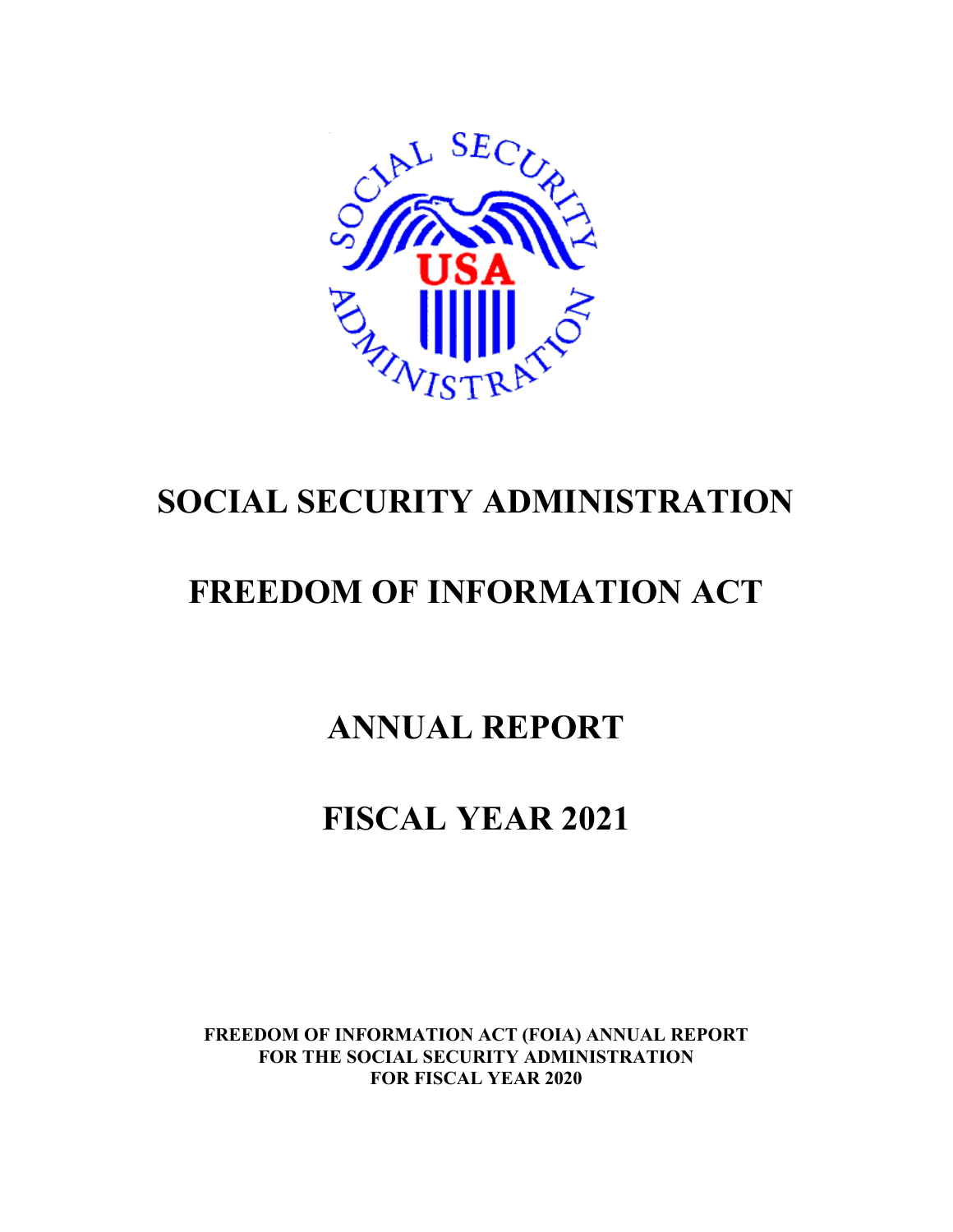## **I. BASIC INFORMATION REGARDING REPORT**

1. Provide name, title, address, and telephone number of person(s) to be contacted with questions about the Report.

#### **Name: Mary Ann Zimmerman**

#### **Title: Freedom of Information Act Officer**

| <b>Agency/Component:</b> | <b>Social Security Administration</b><br><b>Office of the General Counsel</b><br><b>Office of Privacy and Disclosure</b>                                                                                              |
|--------------------------|-----------------------------------------------------------------------------------------------------------------------------------------------------------------------------------------------------------------------|
| <b>Telephone Number:</b> | $(410)$ 966-6645                                                                                                                                                                                                      |
|                          | FAX: (410) 966-4304                                                                                                                                                                                                   |
| <b>Mailing Address:</b>  | <b>Social Security Administration</b><br><b>Office of the General Counsel</b><br><b>Office of Privacy and Disclosure</b><br>G-401 West High Rise<br><b>6401 Security Boulevard</b><br><b>Baltimore, MD 21235-0001</b> |

2. Provide an electronic link for access to the Report on the agency Web site.

**Website: <https://www.ssa.gov/foia/annualreports.html>**

3. Explain how to obtain a copy of the Report in paper form.

**To obtain a paper copy of this report, write to the address shown above, or phone, fax, or e-mail the Office of Privacy and Disclosure (OPD). Our e-mail address is foia.public.liaison@ssa.gov.**

#### **II. MAKING A FOIA REQUEST**

1. Provide names, addresses, and telephone numbers of all individual agency components that receive FOIA requests.

**Office of Privacy and Disclosure (OPD), G-401 West High Rise, 6401 Security Boulevard, Baltimore, MD 21235-0001, (410) 966-6645.**

**Division of Earnings and Business Services (DEBS), P.O. Box 33003, Baltimore, MD 21290-3003, (410) 597-1730. (This office only processes FOIA requests for decedent's original Applications for a Social Security card (SS-5) and Numident printouts)**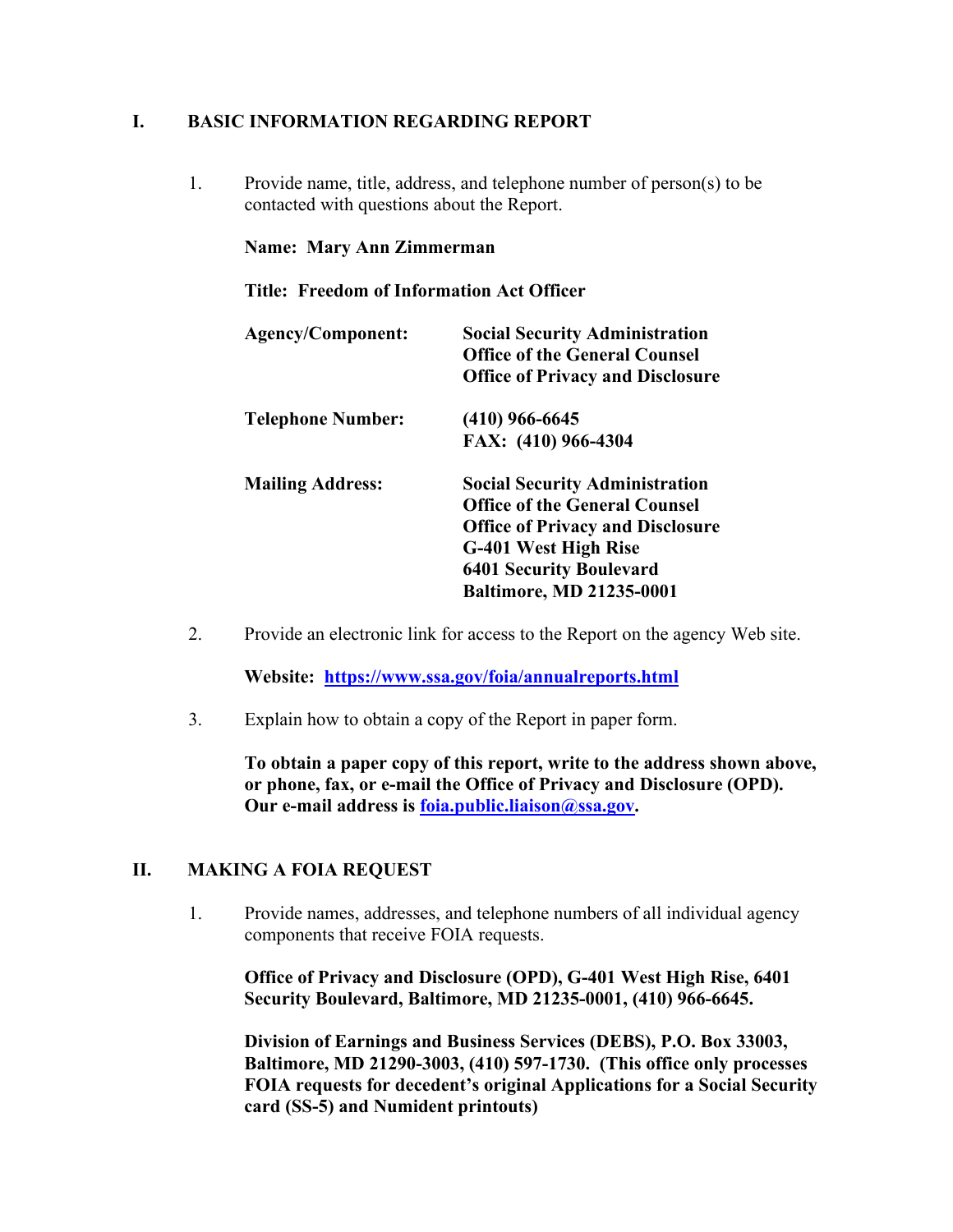2. Provide a brief description of why some requests are not granted and an overview of certain general categories of the agency's records to which the FOIA exemptions apply.

**In general, we do not disclose: classified records; internal personnel rules; records of investigation; information deemed confidential by law; personal information about living people; information that is otherwise legally privileged; or trade secrets found in confidential financial information within procurement records.**

**The following are some examples of agency records covered by FOIA exemptions:**

- **Exemption 2, Internal Personnel Rules and Practices. We withhold information regarding Federal agency personnel matters such as conditions of employment, hiring tests, work rules, disciplinary actions, and employee benefits.**
- **Exemption 3, Prohibited by Law. We use Exemption 3 when the law strictly prohibits disclosing the requested information or when we can withhold information under specific criteria set by law. For example, the Internal Revenue Code (26 U.S.C. §§ 6103, 6105) restricts the disclosure of tax return information, such as third-party addresses, employers' names, addresses, and earnings information. The Federal Information Security Management Act of 2002 [\(44](http://en.wikipedia.org/wiki/Title_44_of_the_United_States_Code)  [U.S.C.](http://en.wikipedia.org/wiki/Title_44_of_the_United_States_Code) § [3541\)](http://www.law.cornell.edu/uscode/44/3541.html) protects sensitive information about our systems because its release would increase the opportunity of fraud and pose cyber-security risks to our networks.**
- **Exemption 4, Trade Secrets and Commercial or Financial Information. We withhold information contained in contracts that relates to "trade secrets and commercial or financial information which, if disclosed, would either cause substantial harm to a person's ability to compete with others in his business or impair the Government's ability to obtain needed information." These records may include detailed information concerning profits, losses, and business costs.**
- **Exemption 5, Deliberative Process. We withhold documents that contain advice, opinions, recommendations, predecisional discussion, and evaluative remarks that are part of the government decision-making process.**
- **Exemption 6, Invasion of Privacy. We withhold any personal information if disclosing it would constitute a clearly unwarranted invasion of personal privacy. For example, we would invoke this exemption when a requester asks if his neighbor receives Social Security benefits. Disclosing this**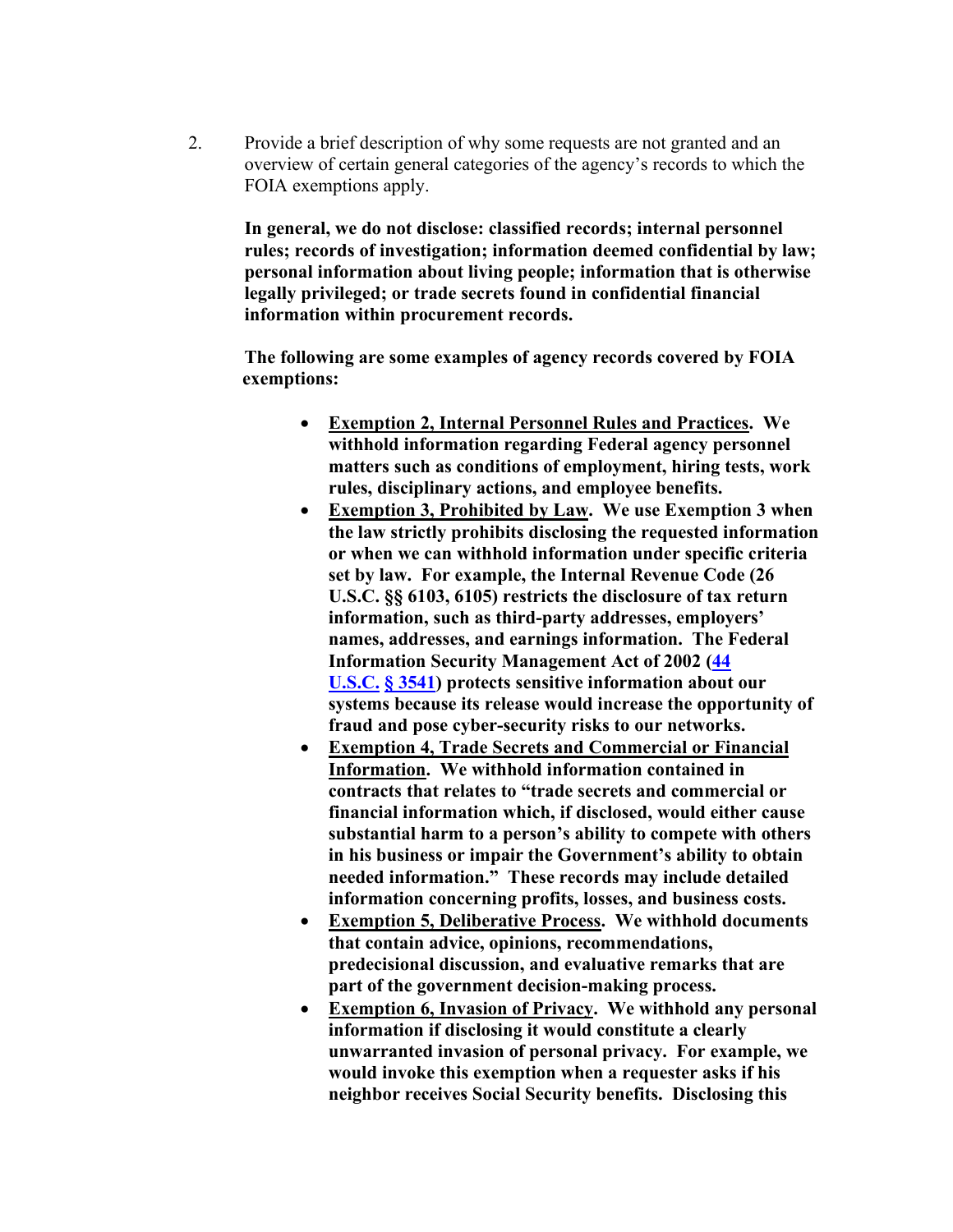**information would not serve the public interest and would constitute an invasion of the neighbor's privacy.**

- **Exemption 7, Investigatory Records. We withhold records compiled for law enforcement purposes if the production of this information could reasonably be expected to interfere with law enforcement proceedings, deprive a person of his or her right to a fair trial, disclose the identity of a confidential source, disclose investigative techniques or procedures, or endanger the life or physical safety of law enforcement personnel. We apply this exemption to Office of the Inspector General (OIG) reports and investigations.**
- 3. Provide a functional electronic link to agency FOIA regulations, including the agency's fee schedule.

**Website: <http://www.socialsecurity.gov/foia/>**

## **III. ACRONYMS, DEFINITIONS, AND EXEMPTIONS**

1. Provide any agency-specific acronyms or terms used in this report.

## **OPD- Office of Privacy and Disclosure**

**SSA- Social Security Administration**

**SSN- Social Security number**

## **OIG – Office of the Inspector General**

- 2. Include the following definitions of terms used in this Report:
	- a. **Administrative Appeal** a request to a Federal agency asking that it review at a higher administrative level a FOIA determination made by the agency at the initial request level.
	- b. **Average Number** the number obtained by dividing the sum of a group of numbers by the quantity of numbers in the group. For example, of 3, 7, and 14, the average number is 8.
	- c. **Backlog** the number of requests or administrative appeals that are pending at an agency at the end of the fiscal year that are beyond the statutory time period for a response.
	- d. **Component** for agencies that process requests on a decentralized basis, a "component" is an entity, also sometimes referred to as an Office, Division, Bureau, Center, or Directorate, within the agency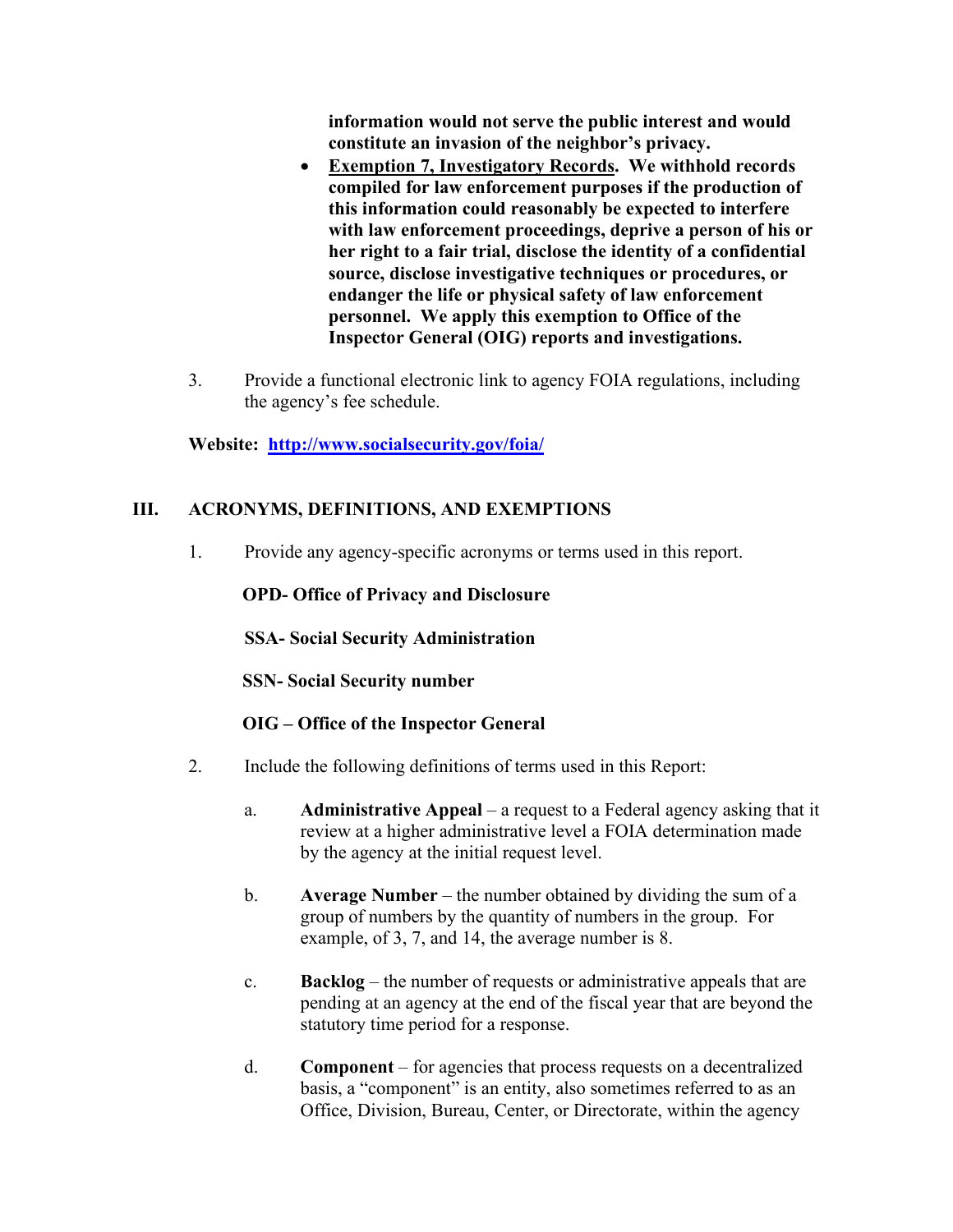that processes FOIA requests. The FOIA now requires that agencies include in their Annual FOIA Report data for both the agency overall and for each principal component of the agency.

- e. **Consultation** the procedure whereby the agency responding to a FOIA request first forwards a record to another agency or component within the same agency for its review because that other agency has an interest in the document. Once the agency in receipt of the consultation finishes its review of the record, it responds back to the agency that forwarded it. That agency, in turn, will then respond to the FOIA requester.
- f. **Exemption 3 Statute** a Federal statute that exempts information from disclosure and which the agency relies on to withhold information under subsection (b)(3) of the FOIA.
- g. **FOIA Request** a FOIA request is generally a request to a Federal agency for access to records concerning another person (i.e., a "thirdparty" request), or concerning an organization, or a particular topic of interest. FOIA requests also include requests made by requesters seeking records concerning themselves (i.e., "first-party" requests) when those requesters are not subject to the Privacy Act, such as non-U.S. citizens. Moreover, because all first-party requesters should be afforded the benefit of both the access provisions of the FOIA as well as those of the Privacy Act, FOIA requests also include any first-party requests where an agency determines that it must search beyond its Privacy Act "systems of records" or where a Privacy Act exemption applies, and the agency looks to FOIA to afford the greatest possible access. All requests which require the agency to utilize the FOIA in responding to the requester are included in this Report. Additionally, a FOIA request includes records referred to the agency for processing and direct response to the requester. It does not, however, include records for which the agency has received a consultation from another agency. (Consultations are reported separately in Section XII of this Report.)
- h. **Full Grant** an agency decision to disclose all records in full in response to a FOIA request.
- i. **Full Denial** an agency decision not to release any records in response to a FOIA request because the records are exempt in their entireties under one or more of the FOIA exemptions, or because of a procedural reason, such as when no records could be located.
- j. **Median Number** the middle, not average, number. For example, of 3, 7, and 14, the median number is 7.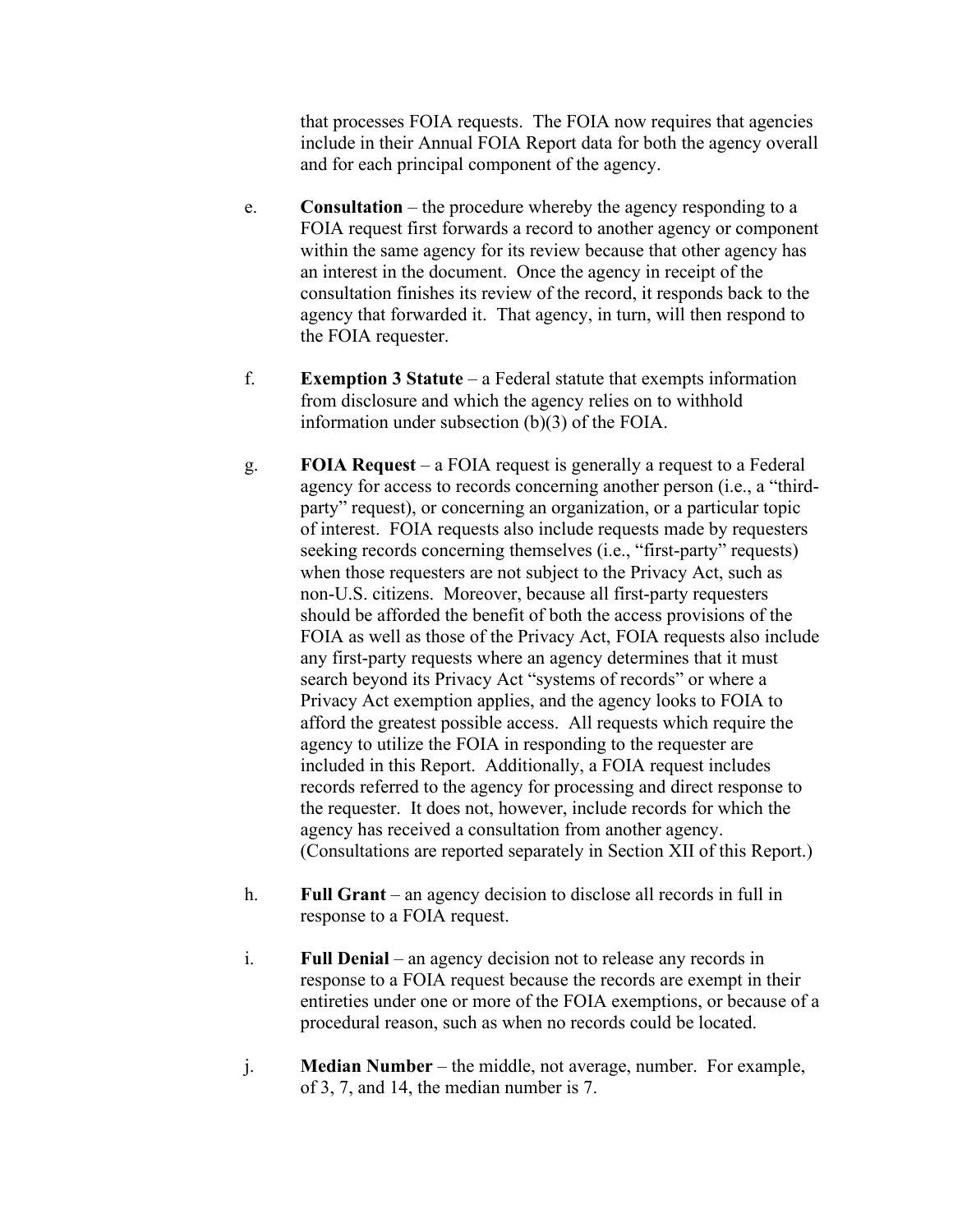- k. **Multi-Track Processing** a system in which simple requests requiring relatively minimal review are placed in one processing track and more voluminous and complex requests are placed in one or more other tracks. Requests granted expedited processing are placed in yet another track. Requests in each track are processed on a first in/first out basis.
	- i. **Expedited Processing** an agency will process a FOIA request on an expedited basis when a requester satisfies the requirements for expedited processing as set forth in the statute and in agency regulations.
	- ii. **Simple Request** a FOIA request that an agency using multi-track processing places in its fastest (nonexpedited) track based on the low volume and/or simplicity of the records requested.
	- iii. **Complex Request** a FOIA request that an agency using multi-track processing places in a slower track based on the high volume and/or complexity of the records requested.
- l. **Partial Grant/Partial Denial** in response to a FOIA request, an agency decision to disclose portions of the records and to withhold other portions that are exempt under the FOIA, or to otherwise deny a portion of the request for a procedural reason.
- m. **Pending Request or Pending Administrative Appeal** a request or administrative appeal for which an agency has not taken final action in all respects.
- n. **Perfected Request** a request for records which reasonably describes such records and is made in accordance with published rules stating the time, place, fees (if any), and procedures to be followed.
- o. **Processed Request or Processed Administrative Appeal** a request or administrative appeal for which an agency has taken final action in all respects.
- p. **Range in Number of Days** the lowest and highest number of days to process requests or administrative appeals.
- q. **Time Limits** the time period in the statute for an agency to respond to a FOIA request (ordinarily twenty working days from receipt of a perfected FOIA request).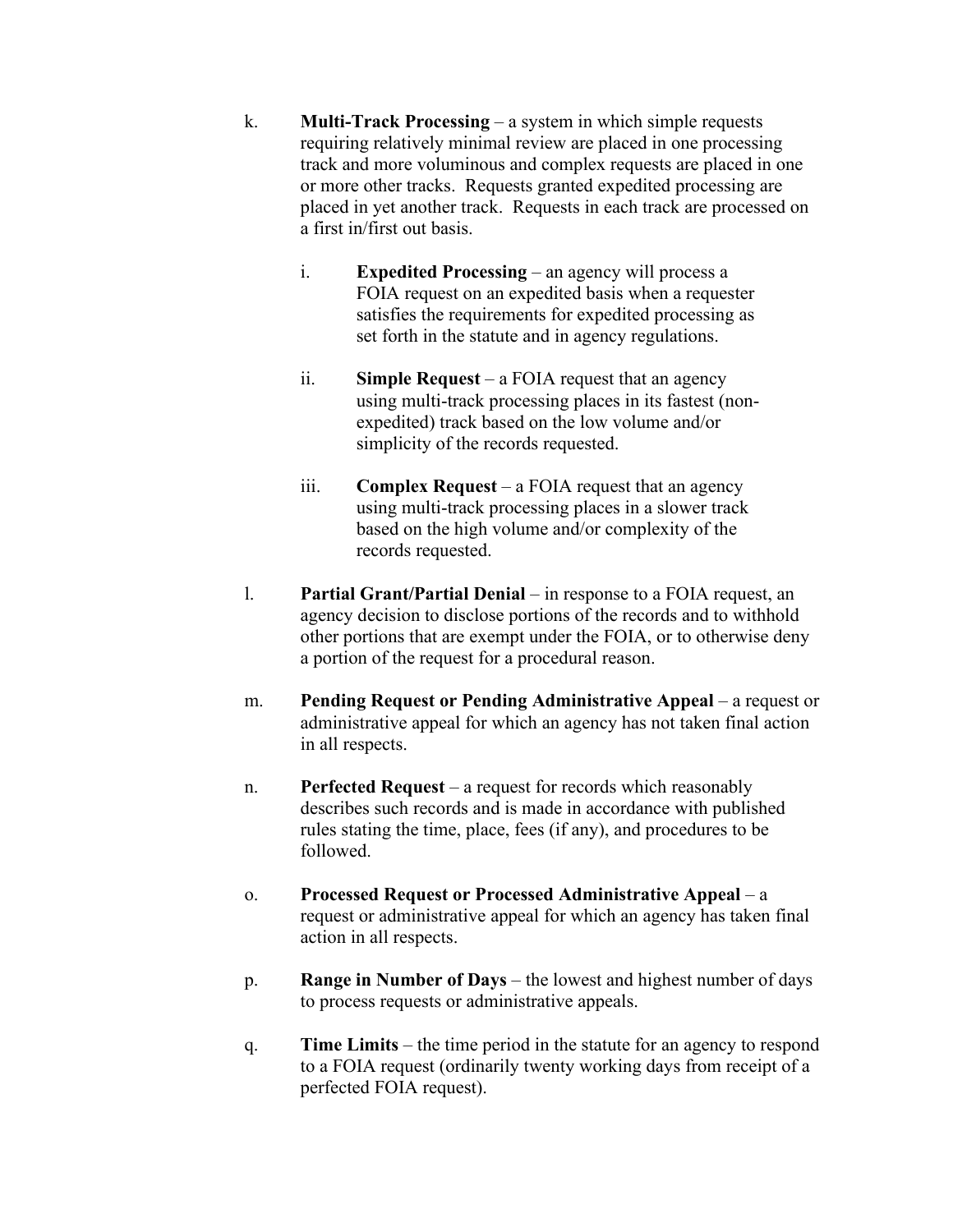- 3. Include the following concise descriptions of the nine FOIA exemptions:
	- a. **Exemption 1**: classified national defense and foreign relations information
	- b. **Exemption 2**: information that is related solely to the internal personnel rules and practices of an agency
	- c. **Exemption 3**: information that is prohibited from disclosure by another Federal law
	- d. **Exemption 4**: trade secrets and other confidential business information
	- e. **Exemption 5**:inter-agency or intra-agency communications that are protected by legal privileges
	- f. **Exemption 6**: information involving matters of personal privacy
	- g. **Exemption 7**:records or information compiled for law enforcement purposes, to the extent that the production of those records (A) could reasonably be expected to interfere with enforcement proceedings, (B) would deprive a person of a right to a fair trial or an impartial adjudication, (C) could reasonably be expected to constitute an unwarranted invasion of personal privacy, (D) could reasonably be expected to disclose the identity of a confidential source, (E) would disclose techniques and procedures for law enforcement investigations or prosecutions, or would disclose guidelines for law enforcement investigations or prosecutions, or (F) could reasonably be expected to endanger the life or physical safety of any individual
	- h. **Exemption 8**: information relating to the supervision of financial institutions
	- i. **Exemption 9**:geological information on wells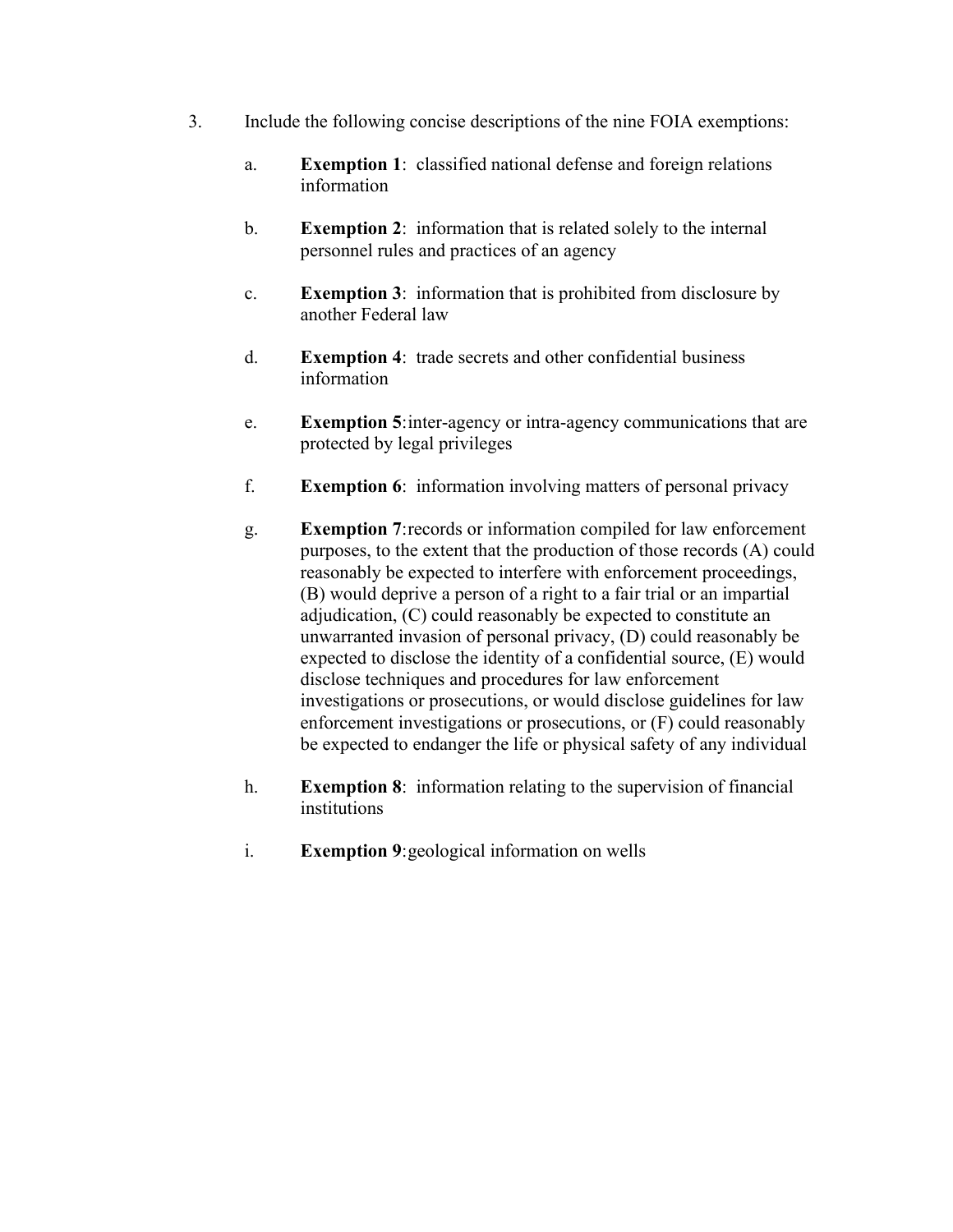## **3. Agency Component Abbreviations**

| Component<br>Abbreviation | <b>Component Name</b>          |
|---------------------------|--------------------------------|
| <b>SSA</b>                | Social Security Administration |

## **IV. Exemption 3 Statutes**

| Statute                    | Type of Information<br>Withheld                                                                                                                           | Case Citation                                                                                                                                                                                                                                                                                                                                                                                                                                                      | Agency /<br>Component | Number of<br>Times<br>Relied upon<br>by Agency /<br>Component | Total<br>Number<br>$\sigma$ f<br><b>Times</b><br>Relied<br>upon<br>by<br>Agency<br>Overall |
|----------------------------|-----------------------------------------------------------------------------------------------------------------------------------------------------------|--------------------------------------------------------------------------------------------------------------------------------------------------------------------------------------------------------------------------------------------------------------------------------------------------------------------------------------------------------------------------------------------------------------------------------------------------------------------|-----------------------|---------------------------------------------------------------|--------------------------------------------------------------------------------------------|
| 26 U.S.C. §§<br>6103, 6105 | Certain tax return<br>information, to include<br><b>Taxpayer Identification</b><br>Numbers of third parties,<br>and certain tax convention<br>information | Church of Scientology v. IRS, 484 U.S. 9, 15 (1987)<br>(26 U.S.C. § 6103); Elec. Priv. Info. Ctr. v. IRS, 910<br>F.3d 1232 (D.C. Cir. 2018); Leonard v. U.S. Dep't of<br>Treasury, 590 F. App'x. 141, 143-44 (3d Cir. 2014)<br>(per curiam); Pac. Fisheries, Inc. v. IRS, 395 F.<br>App'x. 438, 440 (9th Cir. 2010) (unpublished<br>disposition) (26 U.S.C. §§ 6103, 6105); Tax<br>Analysts v. IRS, 217 F. Supp. 2d 23, 27-29 (D.D.C.<br>2002) (26 U.S.C. § 6105). | <b>SSA</b>            | 8                                                             | 8                                                                                          |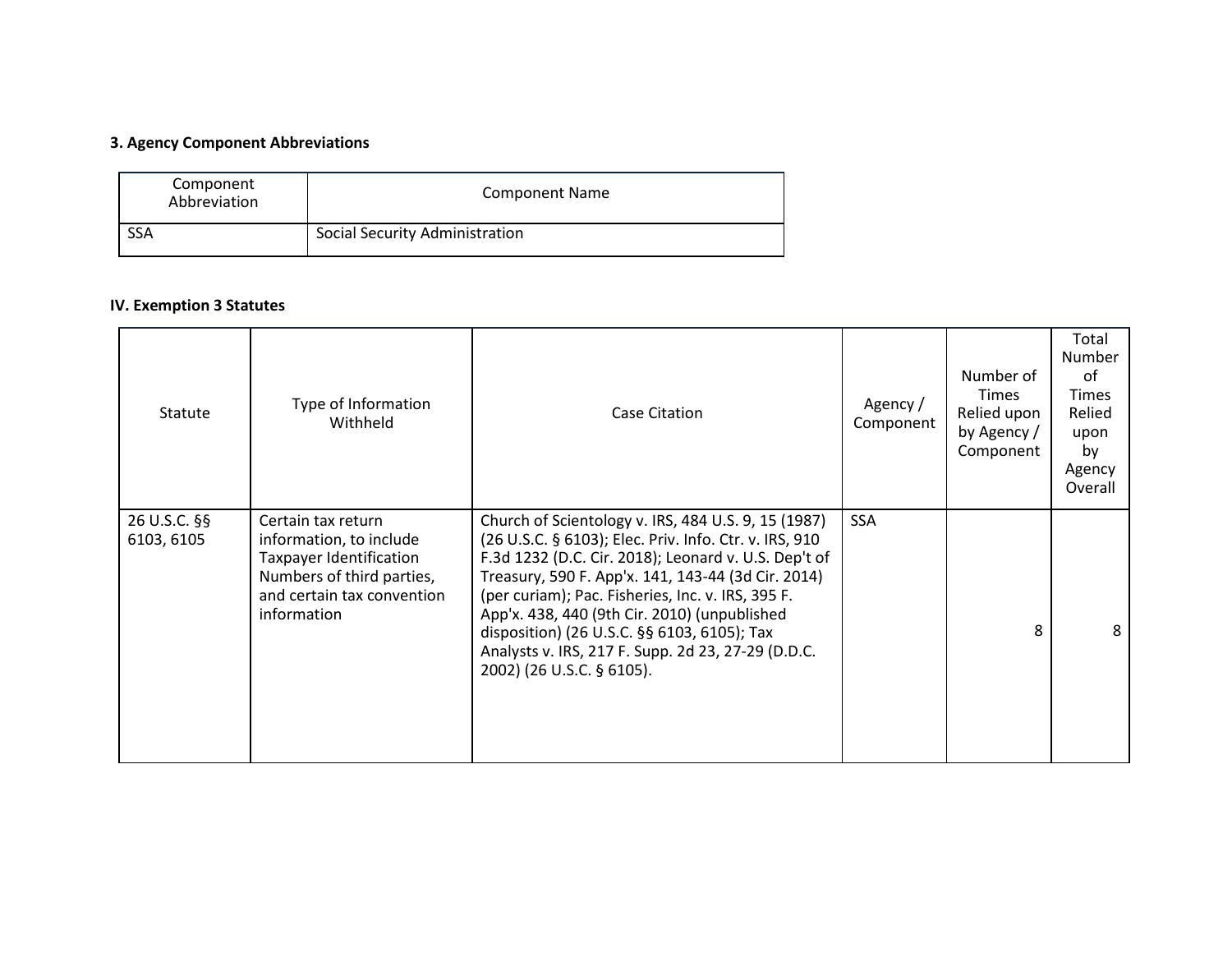| 41 U.S.C. § 4702<br>(formerly at 41<br>$U.S.C.$ §<br>253b(m)(1) | Contractor proposals that<br>are in the possession or<br>control of an executive<br>agency and that have not<br>been set forth or<br>incorporated by reference<br>into contracts | Sinkfield v. HUD, No. 10-885, 2012 U.S. Dist. LEXIS<br>35233, at *13-15 (S.D. Ohio Mar. 15, 2012);<br>Margolin v. NASA, No. 09-CV-00421, 2011 WL<br>1303221, at *6 (D. Nev. Mar. 31, 2011);<br>Hornbostel v. U.S. Dep't of the Interior, 305 F.<br>Supp. 2d 21, 30 (D.D.C. 2003), summary<br>affirmance granted, No. 03-5257, 2004 WL<br>1900562 (D.C. Cir. Aug. 25, 2004). | <b>SSA</b> |  |
|-----------------------------------------------------------------|----------------------------------------------------------------------------------------------------------------------------------------------------------------------------------|-----------------------------------------------------------------------------------------------------------------------------------------------------------------------------------------------------------------------------------------------------------------------------------------------------------------------------------------------------------------------------|------------|--|
|                                                                 |                                                                                                                                                                                  |                                                                                                                                                                                                                                                                                                                                                                             |            |  |

## **V.A. FOIA REQUESTS -- RECEIVED, PROCESSED AND PENDING FOIA REQUESTS**

| Agency / Component    | Number of<br>Requests<br>Pending as of<br>Start<br>of Fiscal Year | Number of<br>Requests<br>Received<br>in Fiscal Year | Number of<br>Requests<br>Processed<br>in Fiscal Year | Number of<br>Requests<br>Pending as of<br>End<br>of Fiscal Year |
|-----------------------|-------------------------------------------------------------------|-----------------------------------------------------|------------------------------------------------------|-----------------------------------------------------------------|
| <b>SSA</b>            | 1908                                                              | 13440                                               | 14662                                                | 686                                                             |
| <b>AGENCY OVERALL</b> | 1908                                                              | 13440                                               | 14662                                                | 686                                                             |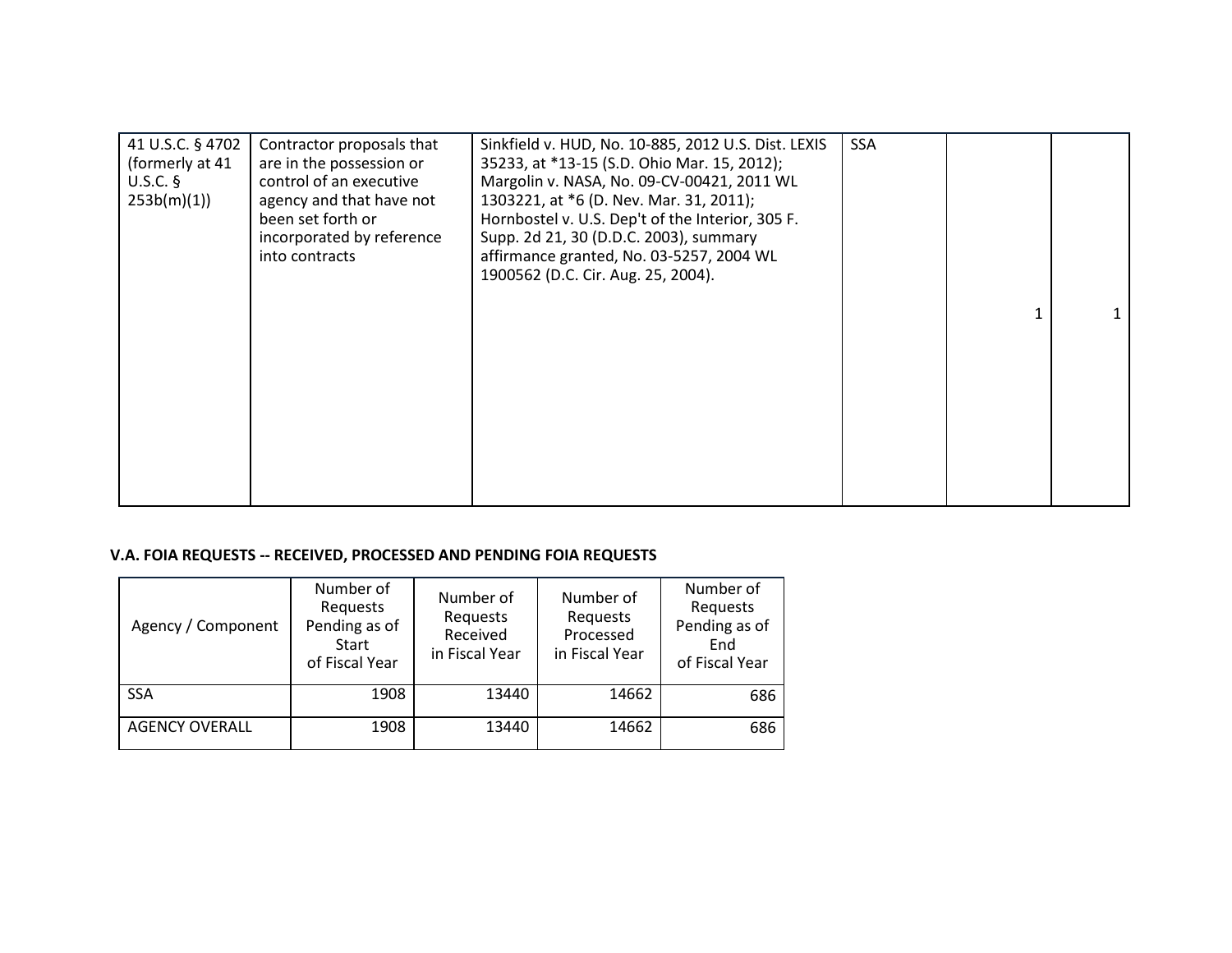## **V.B.(1). DISPOSITION OF FOIA REQUESTS -- ALL PROCESSED REQUESTS**

| Agency/<br>Component     |                             | Number<br>of Partial<br>Grants /<br>Partial<br>Denials | Number of<br><b>Full Denials</b><br>Based on<br>Exemptions |                      | Number of Full Denials Based on Reasons Other than Exemptions   |                      |                           |                                        |                                                           |                         |                      |                                        |              |
|--------------------------|-----------------------------|--------------------------------------------------------|------------------------------------------------------------|----------------------|-----------------------------------------------------------------|----------------------|---------------------------|----------------------------------------|-----------------------------------------------------------|-------------------------|----------------------|----------------------------------------|--------------|
|                          | Number<br>of Full<br>Grants |                                                        |                                                            | <b>No</b><br>Records | All Records<br>Referred to<br>Another<br>Component<br>or Agency | Request<br>Withdrawn | Fee-<br>Related<br>Reason | Records not<br>Reasonably<br>Described | Improper<br><b>FOIA</b><br>Request<br>for Other<br>Reason | Not<br>Agency<br>Record | Duplicate<br>Request | Other<br>*Explain<br>in Chart<br>Below | <b>TOTAL</b> |
| <b>SSA</b>               | 8064                        | 3577                                                   | 961                                                        | 897                  | 271                                                             | 31                   | 539                       | 102                                    | 80                                                        | 104                     | 36                   | U                                      | 14662        |
| <b>AGENCY</b><br>OVERALL | 8064                        | 3577                                                   | 961                                                        | 897                  | 271                                                             | 31                   | 539                       | 102                                    | 80                                                        | 104                     | 36                   | 0                                      | 14662        |

## **V.B.(2). DISPOSITION OF FOIA REQUESTS -- "OTHER" REASONS FOR "FULL DENIALS BASED ON REASONS OTHER THAN EXEMPTIONS"**

| Agency /<br>Component           | Description of "Other" Reasons for Denials from<br>Chart $B(1)$ | Number<br>of Times<br>"Other"<br>Reason<br>Was<br>Relied<br>Upon | <b>TOTAL</b> |
|---------------------------------|-----------------------------------------------------------------|------------------------------------------------------------------|--------------|
| <b>SSA</b>                      | N/A                                                             |                                                                  | 0            |
| <b>AGENCY</b><br><b>OVERALL</b> |                                                                 |                                                                  | $\mathbf{0}$ |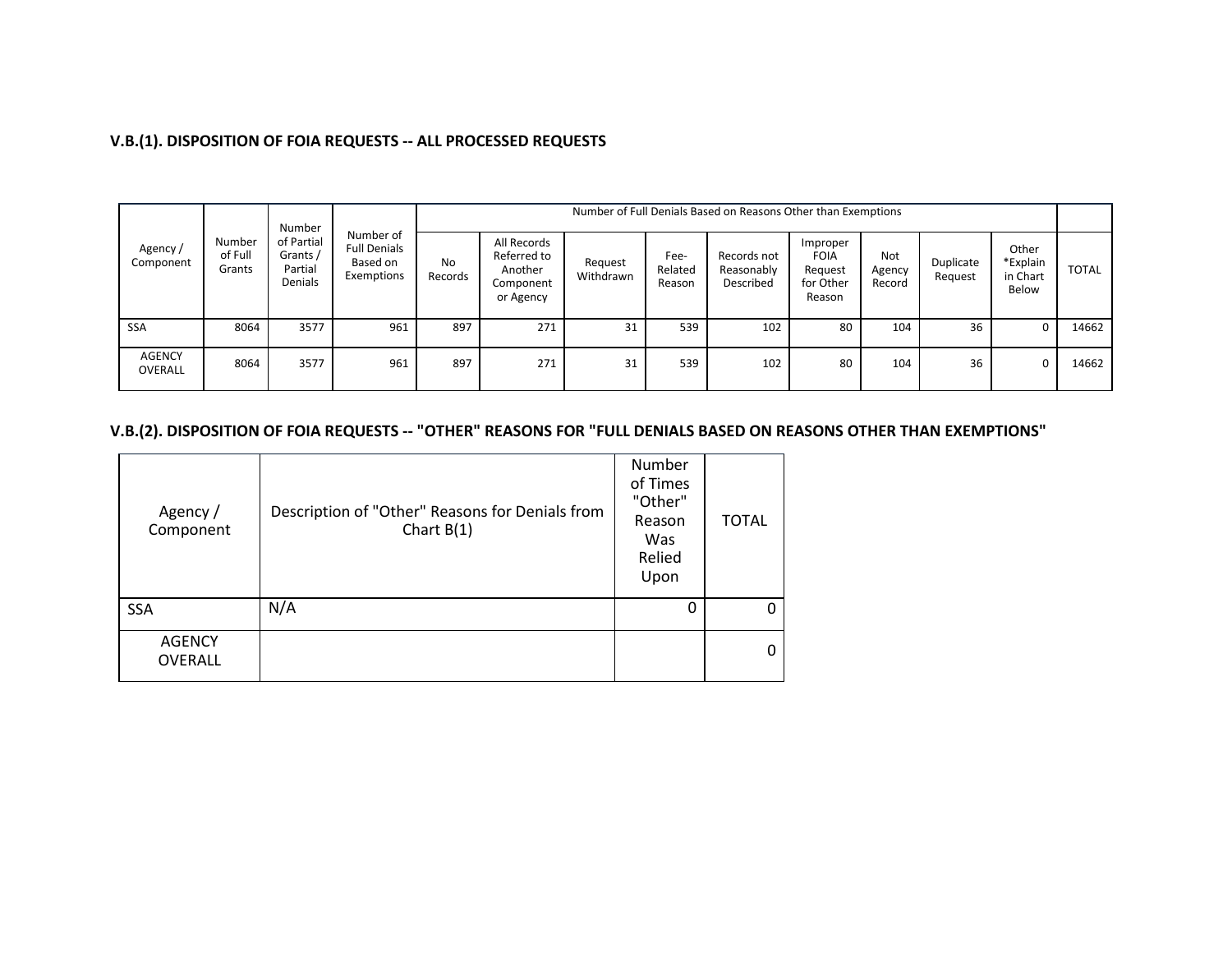| Agency /<br>Component           | Ex. | Ex. | Ex. | Ex.<br>4 | Ex. | Ex. 6 | Ex.<br>7(A) | Ex.<br>7(B) | Ex.<br>7(C) | Ex.<br>7(D) | Ex.<br>7(E) | Ex.<br>7(F) | Ex.<br>8 | Ex.<br>9 |
|---------------------------------|-----|-----|-----|----------|-----|-------|-------------|-------------|-------------|-------------|-------------|-------------|----------|----------|
| <b>SSA</b>                      | 0   | 18  | 9   | 2        | 8   | 3614  | 3           | 1           | 13          | 1           | 9           |             |          | 0        |
| <b>AGENCY</b><br><b>OVERALL</b> | 0   | 18  | 9   | າ        | 8   | 3614  | 3           | 1           | 13          | 1           | 9           |             |          | 0        |

#### **V.B.(3). DISPOSITION OF FOIA REQUESTS -- NUMBER OF TIMES EXEMPTIONS APPLIED**

#### **VI.A. ADMINISTRATIVE APPEALS OF INITIAL DETERMINATIONS OF FOIA REQUESTS -- RECEIVED, PROCESSED, AND PENDING ADMINISTRATIVE APPEALS**

| Agency /<br>Component    | Number of<br>Appeals<br>Pending as of<br>Start<br>of Fiscal Year | Number of<br>Appeals<br>Received<br>in Fiscal Year | Number of<br>Appeals<br>Processed<br>in Fiscal Year | Number of<br>Appeals<br>Pending as of<br>End<br>of Fiscal Year |  |
|--------------------------|------------------------------------------------------------------|----------------------------------------------------|-----------------------------------------------------|----------------------------------------------------------------|--|
| <b>SSA</b>               | 11                                                               | 556                                                | 525                                                 | 42                                                             |  |
| <b>AGENCY</b><br>OVERALL | 11                                                               | 556                                                | 525                                                 | 42                                                             |  |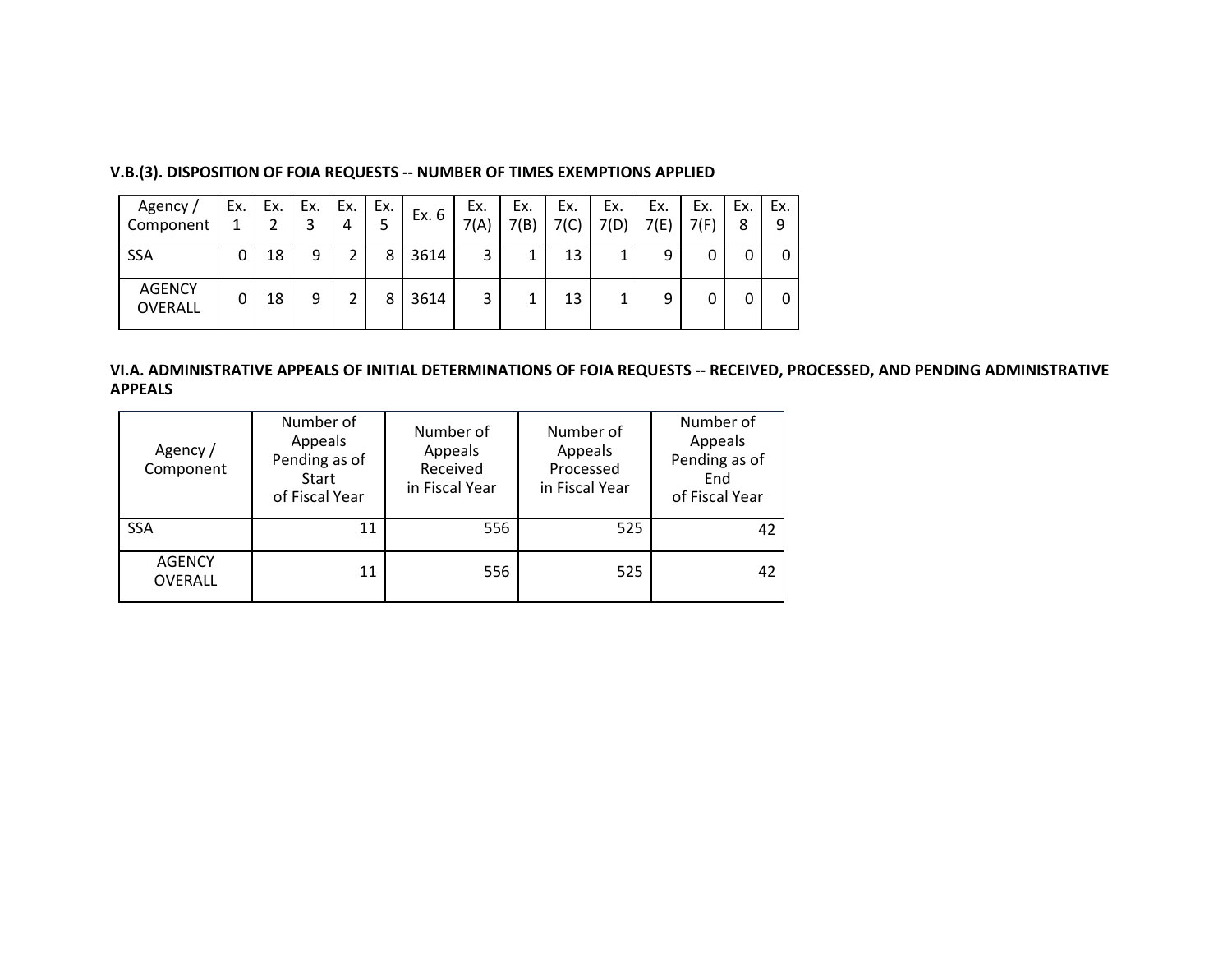#### **VI.B. DISPOSITION OF ADMINISTRATIVE APPEALS -- ALL PROCESSED APPEALS**

| Agency /<br>Component           | Number<br>Affirmed on<br>Appeal | <b>Number Partially</b><br><b>Affirmed &amp; Partially</b><br>Reversed/Remanded<br>on Appeal | <b>Number Completely</b><br>Reversed/Remanded<br>on Appeal | Number of<br>Appeals<br>Closed for<br>Other<br>Reasons | <b>TOTAL</b> |
|---------------------------------|---------------------------------|----------------------------------------------------------------------------------------------|------------------------------------------------------------|--------------------------------------------------------|--------------|
| <b>SSA</b>                      | 329                             | 46                                                                                           | 118                                                        | 32                                                     | 525          |
| <b>AGENCY</b><br><b>OVERALL</b> | 329                             | 46                                                                                           | 118                                                        | 32                                                     | 525          |

**VI.C.(1). REASONS FOR DENIAL ON APPEAL -- NUMBER OF TIMES EXEMPTIONS APPLIED**

| Agency/<br>Component            | Ex. | Ex. | Ex. | Ex.<br>4 | Ex.<br>5 | Ex.<br>6 | Ex.<br>7(A) | Ex.<br>7(B) | Ex.<br>7(C) | Ex.<br>7(D) | Ex.<br>7(E) | Ex.<br>7(F) | Ex.<br>8 | Ex.<br>9 |
|---------------------------------|-----|-----|-----|----------|----------|----------|-------------|-------------|-------------|-------------|-------------|-------------|----------|----------|
| SSA                             | 0   | 4   | 0   | 0        | 4        | 161      | 0           |             | 1           |             | 1           |             |          |          |
| <b>AGENCY</b><br><b>OVERALL</b> | 0   | 4   | 0   | 0        | 4        | 161      | 0           |             |             |             |             |             |          |          |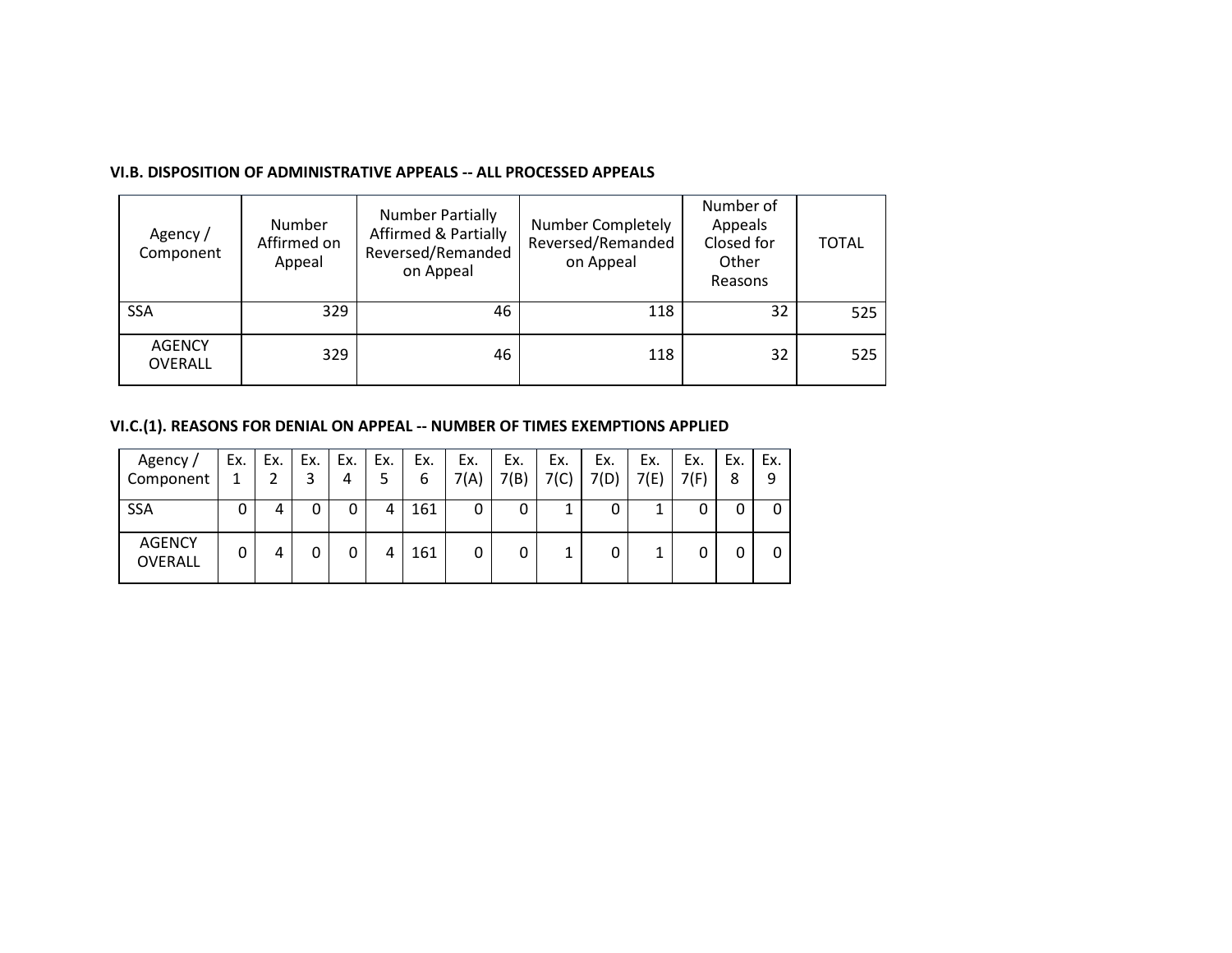## **VI.C.(2). REASONS FOR DENIAL ON APPEAL -- REASONS OTHER THAN EXEMPTIONS**

| Agency/<br>Component     | No<br>Records | Records<br>Referred<br>at Initial<br>Request<br>Level | Request<br>Withdrawn | Fee-<br>Related<br>Reason | Records<br>not<br>Reasonably<br>Described | Improper<br>Request<br>for Other<br>Reasons | Not<br>Agency<br>Record | Duplicate<br>Request<br>or<br>Appeal | Request<br>ın<br>Litigation | Appeal<br>Based<br>Solely on<br>Denial of<br>Request<br>tor<br>Expedited<br>Processing | Other<br>*Explain<br>in chart<br>below |
|--------------------------|---------------|-------------------------------------------------------|----------------------|---------------------------|-------------------------------------------|---------------------------------------------|-------------------------|--------------------------------------|-----------------------------|----------------------------------------------------------------------------------------|----------------------------------------|
| <b>SSA</b>               | 53            | 27                                                    | 6                    | 30                        | 4                                         | 15                                          |                         | 14                                   | 0                           |                                                                                        | 0                                      |
| <b>AGENCY</b><br>OVERALL | 53            | 27                                                    | 6                    | 30                        | 4                                         | 15                                          |                         | 14                                   | 0                           | 0                                                                                      | 0                                      |

## **VI.C.(3). REASONS FOR DENIAL ON APPEAL -- "OTHER" REASONS**

| Agency /<br>Component           | Description of "Other" Reasons for Denial on<br>Appeal from Chart C(2) | Number of<br><b>Times</b><br>"Other"<br>Reason<br>Was Relied<br>Upon | <b>TOTAL</b> |
|---------------------------------|------------------------------------------------------------------------|----------------------------------------------------------------------|--------------|
| <b>SSA</b>                      | N/A                                                                    |                                                                      | 0            |
| <b>AGENCY</b><br><b>OVERALL</b> |                                                                        |                                                                      | 0            |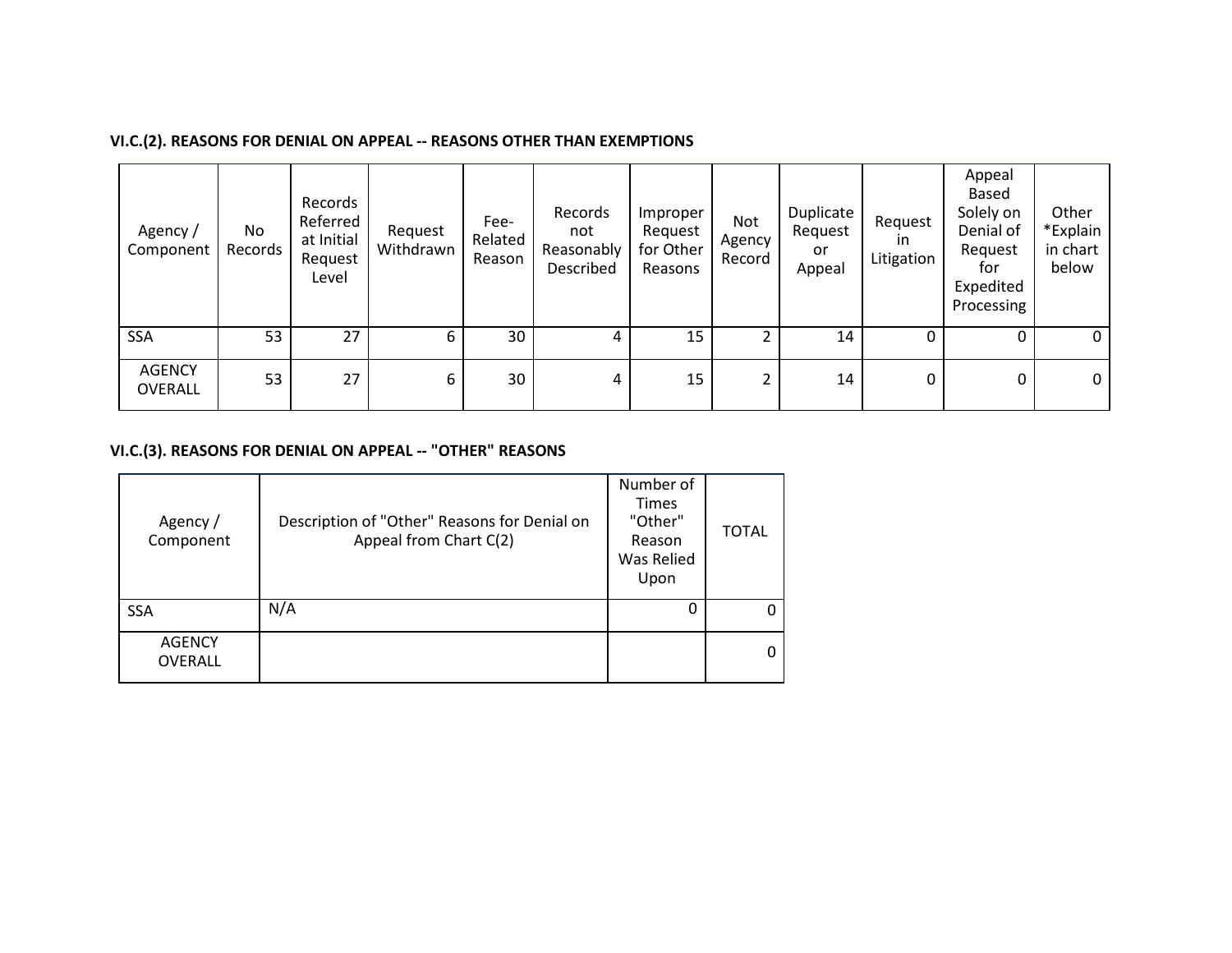## **VI.C.(4). RESPONSE TIME FOR ADMINISTRATIVE APPEALS**

| Agency /<br>Component           | Median Number<br>of Days | Average<br>Number of Days | Lowest Number<br>of Days | <b>Highest Number</b><br>of Days |
|---------------------------------|--------------------------|---------------------------|--------------------------|----------------------------------|
| <b>SSA</b>                      | 11                       | 18                        | <1                       | 347                              |
| <b>AGENCY</b><br><b>OVERALL</b> | 11                       | 18                        | <1                       | 347                              |

## **VI.C.(5). TEN OLDEST PENDING ADMINISTRATIVE APPEALS**

| Agency/<br>Component |                              | 10th<br>Oldest<br>Appeal | 9th                 | 8th                   | 7th                 | 6th                   | 5th               | 4th                 | 3rd                 | 2nd                | Oldest<br>Appeal |
|----------------------|------------------------------|--------------------------|---------------------|-----------------------|---------------------|-----------------------|-------------------|---------------------|---------------------|--------------------|------------------|
|                      | Date of<br>Appeal            | $2021 -$<br>$07-19$      | $2021 -$<br>$07-14$ | $2021 -$<br>06-28     | $2021 -$<br>$06-11$ | $2021 -$<br>$05 - 26$ | $2021 -$<br>03-30 | $2021 -$<br>$03-12$ | $2021 -$<br>03-09   | 2020-<br>$11 - 23$ | 2019-<br>08-27   |
| <b>SSA</b>           | Number<br>of Days<br>Pending | 52                       | 56                  | 67                    | 79                  | 91                    | 131               | 144                 | 146                 | 222                | 546              |
| <b>AGENCY</b>        | Date of<br>Appeal            | $2021 -$<br>$07-19$      | $2021 -$<br>$07-14$ | $2021 -$<br>$06 - 28$ | $2021 -$<br>$06-11$ | $2021 -$<br>$05 - 26$ | $2021 -$<br>03-30 | $2021 -$<br>$03-12$ | $2021 -$<br>$03-09$ | 2020-<br>$11 - 23$ | 2019-<br>08-27   |
| <b>OVERALL</b>       | Number<br>of Days<br>Pending | 52                       | 56                  | 67                    | 79                  | 91                    | 131               | 144                 | 146                 | 222                | 546              |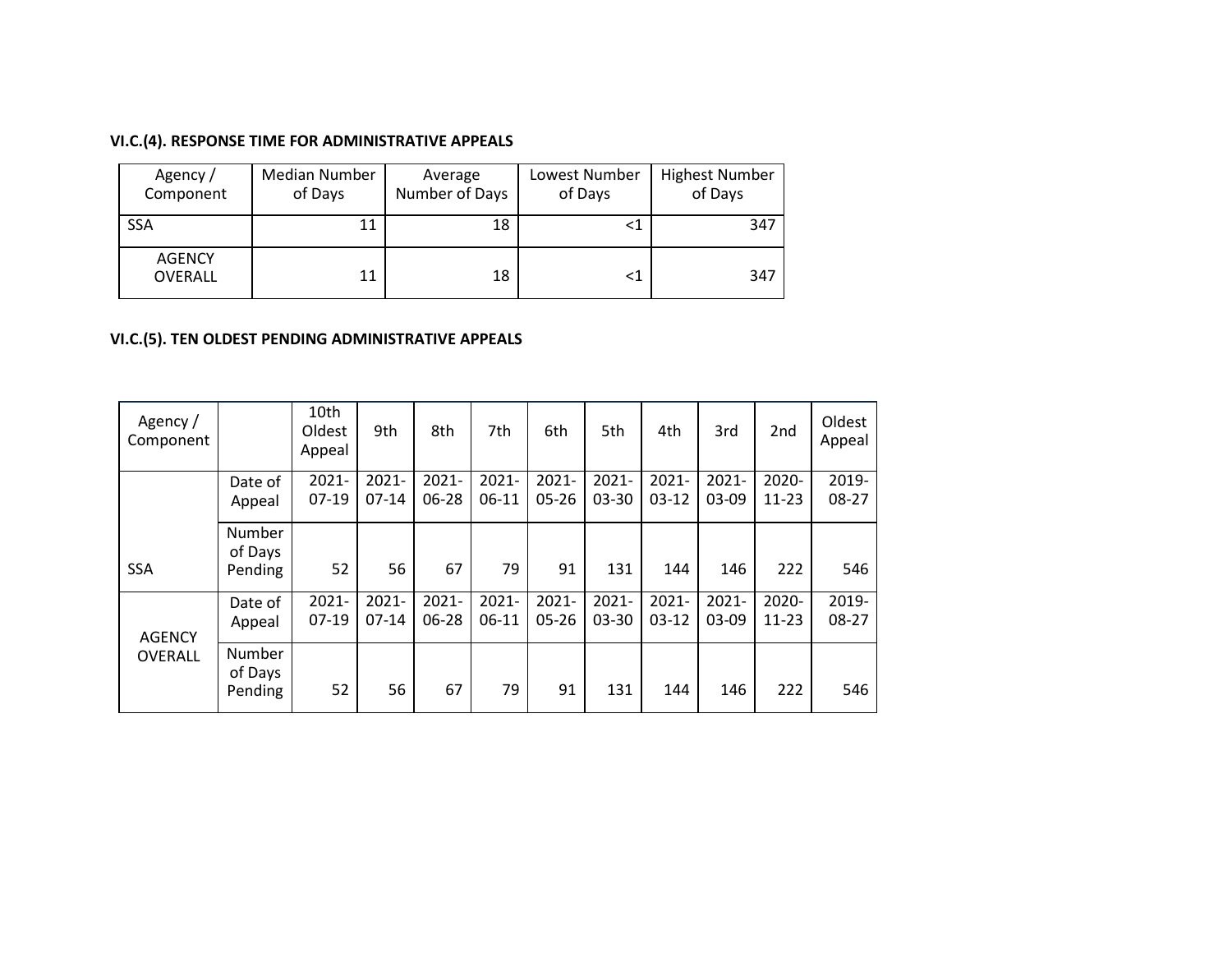#### **VII.A. FOIA REQUESTS -- RESPONSE TIME FOR ALL PROCESSED PERFECTED REQUESTS**

|                          |                             |                              | <b>SIMPLE</b>               |                              | <b>COMPLEX</b>              |                              |                             |                                     | <b>EXPEDITED PROCESSING</b> |                              |                             |                              |
|--------------------------|-----------------------------|------------------------------|-----------------------------|------------------------------|-----------------------------|------------------------------|-----------------------------|-------------------------------------|-----------------------------|------------------------------|-----------------------------|------------------------------|
| Agency/<br>Component     | Median<br>Number<br>of Days | Average<br>Number<br>of Days | Lowest<br>Number<br>of Days | Highest<br>Number<br>of Days | Median<br>Number<br>of Days | Average<br>Number<br>of Days | Lowest<br>Number<br>of Days | Highest<br><b>Number</b><br>of Days | Median<br>Number<br>of Days | Average<br>Number<br>of Days | Lowest<br>Number<br>of Days | Highest<br>Number<br>of Days |
| <b>SSA</b>               |                             | 18                           | $\leq$ 1                    | 346                          | 44                          | 64                           |                             | 554                                 | N/A                         | N/A                          | N/A                         | N/A                          |
| <b>AGENCY</b><br>OVERALL | ь                           | 18                           | $\leq 1$                    | 346                          | 44                          | 64                           |                             | 554                                 | N/A                         | N/A                          | N/A                         | N/A                          |

#### **VII.B. PROCESSED REQUESTS -- RESPONSE TIME FOR PERFECTED REQUESTS IN WHICH INFORMATION WAS GRANTED**

|                                 |                             |                              | <b>SIMPLE</b>               |                              |                             |                              | <b>COMPLEX</b>              |                              |                             | <b>EXPEDITED PROCESSING</b>  |                             |                              |  |
|---------------------------------|-----------------------------|------------------------------|-----------------------------|------------------------------|-----------------------------|------------------------------|-----------------------------|------------------------------|-----------------------------|------------------------------|-----------------------------|------------------------------|--|
| Agency /<br>Component           | Median<br>Number<br>of Days | Average<br>Number<br>of Days | Lowest<br>Number<br>of Days | Highest<br>Number<br>of Days | Median<br>Number<br>of Days | Average<br>Number<br>of Days | Lowest<br>Number<br>of Days | Highest<br>Number<br>of Days | Median<br>Number<br>of Days | Average<br>Number<br>of Days | Lowest<br>Number<br>of Days | Highest<br>Number<br>of Days |  |
| <b>SSA</b>                      | ь                           | 19                           |                             | 207                          | 49                          | 86                           |                             | 409                          | N/A                         | N/A                          | N/A                         | N/A                          |  |
| <b>AGENCY</b><br><b>OVERALL</b> | 6                           | 19                           |                             | 207                          | 49                          | 86                           |                             | 409                          | N/A                         | N/A                          | N/A                         | N/A                          |  |

#### **VII.C. PROCESSED SIMPLE REQUESTS -- RESPONSE TIME IN DAY INCREMENTS**

| Agency/<br>Component     | $<1-20$<br>Days | $21 - 40$<br>Days | 41-60<br>Days | 61-80<br>Days | $81 -$<br>100<br>Days | $101 -$<br>120<br>Days | $121 -$<br>140<br>Davs | $141 -$<br>160<br>Days | $161 -$<br>180<br>Days | $181 -$<br>200<br>Days | $201 -$<br>300<br>Days | $301 -$<br>400<br>Days | $401+$<br>Days | TOTAL |
|--------------------------|-----------------|-------------------|---------------|---------------|-----------------------|------------------------|------------------------|------------------------|------------------------|------------------------|------------------------|------------------------|----------------|-------|
| <b>SSA</b>               | 10514           | 1286              | 885           | 807           | 419                   | 107                    | 100                    | 23                     | ∠                      |                        |                        |                        | 0              | 14150 |
| <b>AGENCY</b><br>OVERALL | 10514           | 1286              | 885           | 807           | 419                   | 107                    | 100                    | 23                     | ◠                      |                        |                        |                        | 0              | 14150 |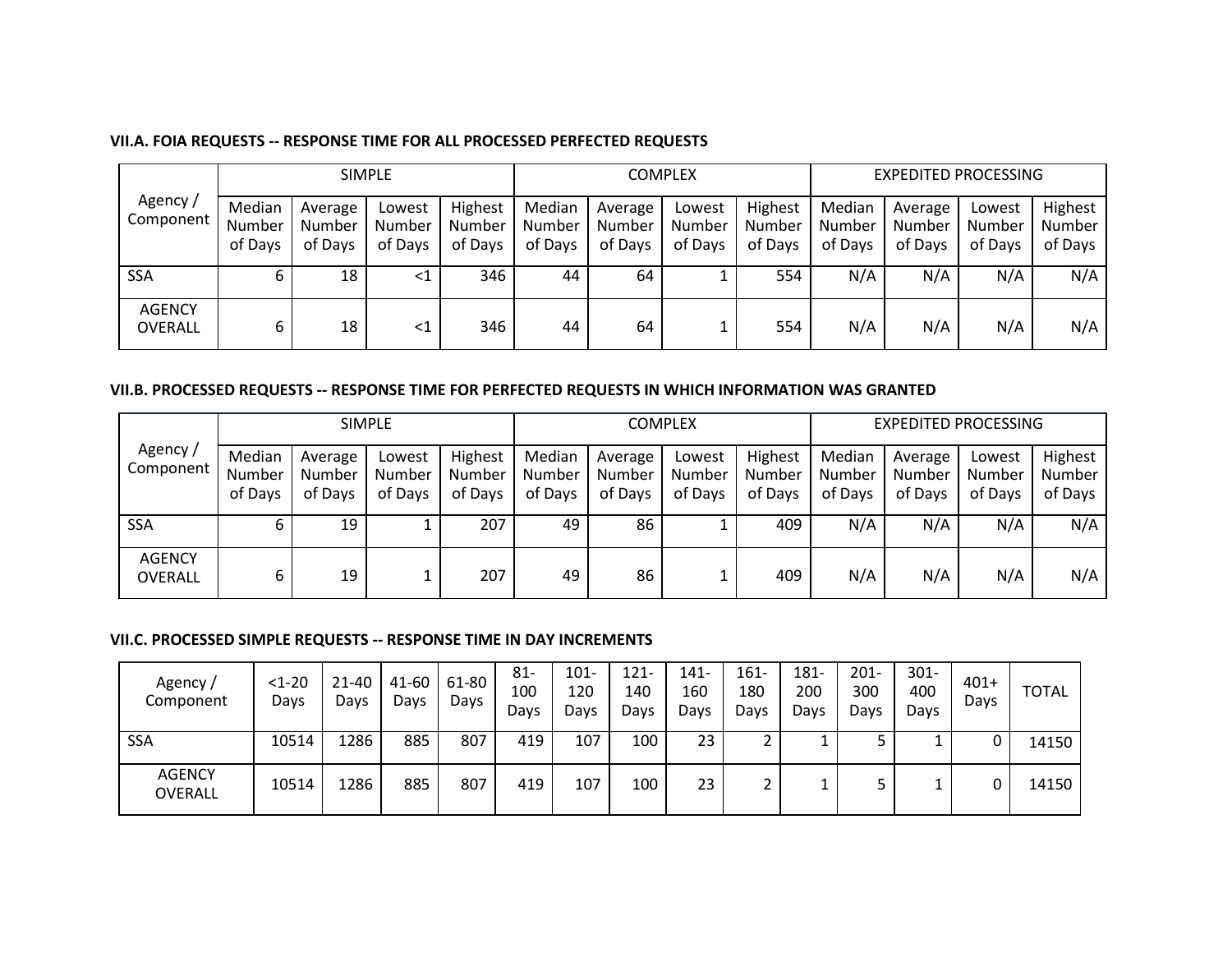#### **VII.C. PROCESSED COMPLEX REQUESTS -- RESPONSE TIME IN DAY INCREMENTS**

| Agency/<br>Component     | $<1-20$<br>Days | $21 - 40$<br>Days | 41-60<br>Days | 61-80<br>Days | $81 -$<br>100<br>Days | $101 -$<br>120<br>Days | $121 -$<br>140<br>Days | $141 -$<br>160<br>Davs | $161 -$<br>180<br>Days | 181-<br>200<br>Days | $201 -$<br>300<br>Days | $301 -$<br>400<br>Days | $401+$<br>Days | <b>TOTAL</b> |
|--------------------------|-----------------|-------------------|---------------|---------------|-----------------------|------------------------|------------------------|------------------------|------------------------|---------------------|------------------------|------------------------|----------------|--------------|
| <b>SSA</b>               | 66              | 84                | 72            | 34            | 25                    | 9                      | ь                      | ٥                      | ь                      |                     |                        | ┙                      | ∍              | 330          |
| <b>AGENCY</b><br>OVERALL | 66              | 84                | 72            | 34            | 25                    | 9                      | ь                      | 8                      | ь                      |                     |                        | ٮ                      | ∍<br>∠         | 330          |

#### **VII.C. PROCESSED REQUESTS GRANTED EXPEDITED PROCESSING -- RESPONSE TIME IN DAY INCREMENTS**

| Agency/<br>Component     | $<1-20$<br>Days | 21-40<br>Days | 41-60<br>Days | 61-80<br>Days | $81 -$<br>100<br>Days | $101 -$<br>120<br>Days | $121 -$<br>140<br>Days | $141 -$<br>160<br>Days | $161 -$<br>180<br>Days | 181-<br>200<br>Days | $201 -$<br>300<br>Davs | $301 -$<br>400<br>Days | $401+$<br>Days | TOTAL |
|--------------------------|-----------------|---------------|---------------|---------------|-----------------------|------------------------|------------------------|------------------------|------------------------|---------------------|------------------------|------------------------|----------------|-------|
| <b>SSA</b>               |                 |               |               |               | υ                     |                        |                        |                        | U                      |                     |                        |                        | υ              | 0     |
| <b>AGENCY</b><br>OVERALL | 0               |               |               |               | 0                     |                        |                        |                        | 0                      |                     |                        | 0                      | 0              | 0     |

#### **VII.D. PENDING REQUESTS -- ALL PENDING PERFECTED REQUESTS**

| <b>SIMPLE</b>            |                   |                             |                              |                   | <b>COMPLEX</b>              |                              | <b>EXPEDITED PROCESSING</b> |                             |                              |  |
|--------------------------|-------------------|-----------------------------|------------------------------|-------------------|-----------------------------|------------------------------|-----------------------------|-----------------------------|------------------------------|--|
| Agency/<br>Component     | Number<br>Pending | Median<br>Number<br>of Days | Average<br>Number<br>of Days | Number<br>Pending | Median<br>Number<br>of Days | Average<br>Number<br>of Days | Number<br>Pending           | Median<br>Number<br>of Days | Average<br>Number<br>of Days |  |
| SSA                      | 581               | 4                           | 6                            | 105               | 84                          | 105                          | 0                           | N/A                         | N/A                          |  |
| <b>AGENCY</b><br>OVERALL | 581               | 4                           | 6                            | 105               | 84                          | 105                          | 0                           | N/A                         | N/A                          |  |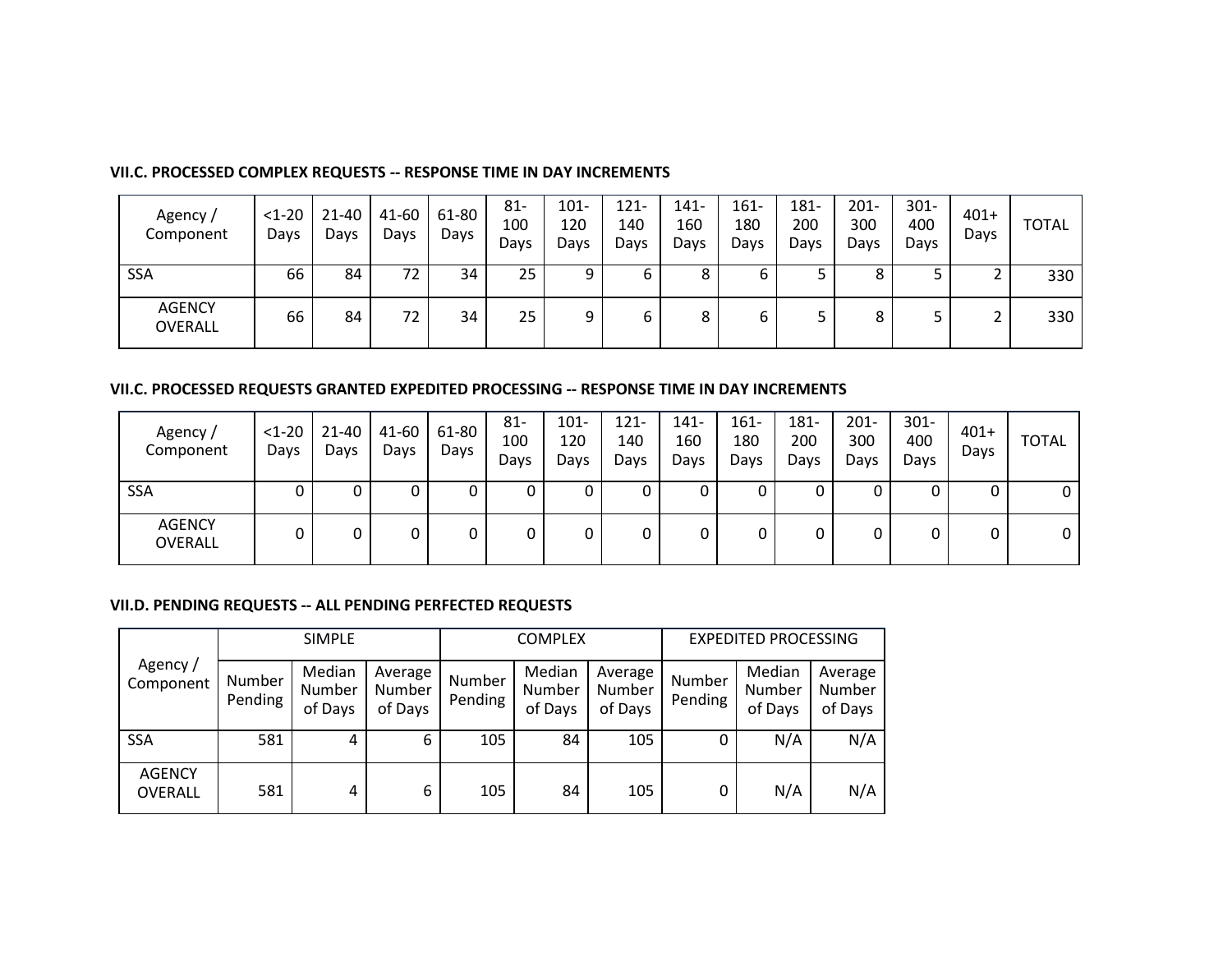| Agency/<br>Component |                              | 10th<br>Oldest<br>Request | 9th            | 8th                | 7th                | 6th                | 5th              | 4th                | 3rd                | 2 <sub>nd</sub>    | Oldest<br>Request  |
|----------------------|------------------------------|---------------------------|----------------|--------------------|--------------------|--------------------|------------------|--------------------|--------------------|--------------------|--------------------|
|                      | Date of<br>Receipt           | 2020-<br>$10 - 19$        | 2020-<br>10-09 | 2020-<br>$10 - 05$ | 2020-<br>$10 - 01$ | 2020-<br>$07-27$   | 2020-<br>07-06   | 2020-<br>$05 - 14$ | 2020-<br>$05-14$   | 2020-<br>$02 - 20$ | 2019-<br>$09 - 26$ |
| <b>SSA</b>           | Number<br>of Days<br>Pending | 247                       | 254            | 257                | 260                | 307                | 322              | 360                | 360                | 420                | 525                |
| <b>AGENCY</b>        | Date of<br>Receipt           | 2020-<br>$10 - 19$        | 2020-<br>10-09 | 2020-<br>10-05     | 2020-<br>$10 - 01$ | 2020-<br>$07 - 27$ | 2020-<br>$07-06$ | 2020-<br>$05 - 14$ | 2020-<br>$05 - 14$ | 2020-<br>$02 - 20$ | 2019-<br>09-26     |
| OVERALL              | Number<br>of Days<br>Pending | 247                       | 254            | 257                | 260                | 307                | 322              | 360                | 360                | 420                | 525                |

#### **VII.E. PENDING REQUESTS -- TEN OLDEST PENDING PERFECTED REQUESTS**

#### **VIII.A. REQUESTS FOR EXPEDITED PROCESSING**

| Agency /<br>Component    | <b>Number</b><br>Granted | Number<br>Denied | Median<br>Number of<br>Days to<br>Adjudicate | Average<br>Number of<br>Days to<br>Adjudicate | Number<br>Adjudicated<br><b>Within Ten</b><br>Calendar<br>Days |
|--------------------------|--------------------------|------------------|----------------------------------------------|-----------------------------------------------|----------------------------------------------------------------|
| <b>SSA</b>               | 0                        | 305              | 5                                            | 5                                             | 283                                                            |
| <b>AGENCY</b><br>OVERALL | 0                        | 305              | 5                                            |                                               | 283                                                            |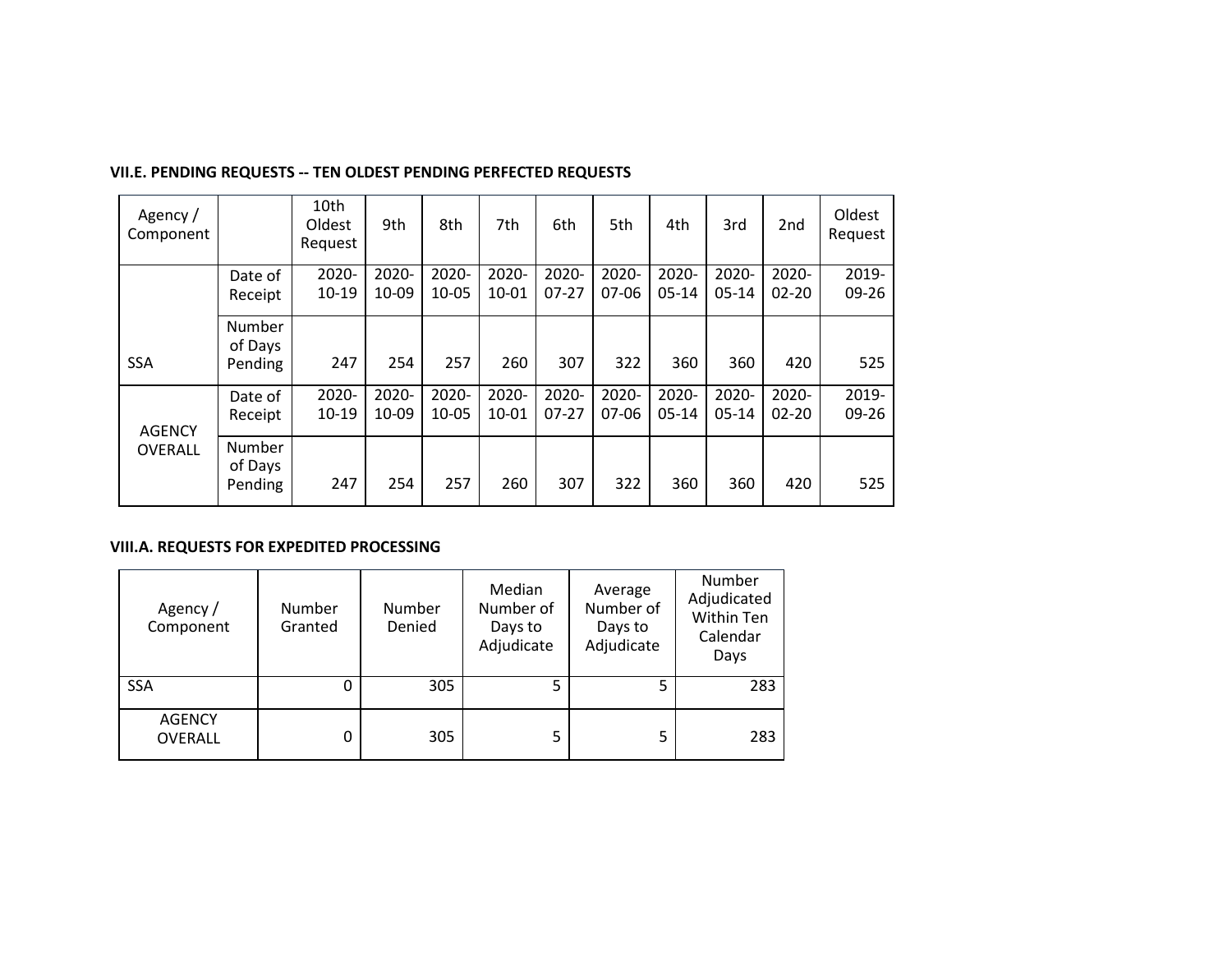## **VIII.B. Requests for Fee Waiver**

| Agency /<br>Component           | Number<br>Granted | Number Denied | Median Number<br>of Days to<br>Adjudicate | Average<br>Number of Days<br>to Adjudicate |
|---------------------------------|-------------------|---------------|-------------------------------------------|--------------------------------------------|
| <b>SSA</b>                      |                   | 264           |                                           |                                            |
| <b>AGENCY</b><br><b>OVERALL</b> |                   | 264           |                                           |                                            |

#### **IX. FOIA Personnel and Costs**

|                                 |                                                      | PERSONNEL                                                          |                                                               | <b>COSTS</b>        |                                 |                    |  |
|---------------------------------|------------------------------------------------------|--------------------------------------------------------------------|---------------------------------------------------------------|---------------------|---------------------------------|--------------------|--|
| Agency /<br>Component           | Number of<br>"Full-Time<br><b>FOIA</b><br>Employees" | Number of<br>"Equivalent<br>Full-Time<br><b>FOIA</b><br>Employees" | Total<br>Number<br>of "Full-<br>Time<br><b>FOIA</b><br>Staff" | Processing<br>Costs | Litigation-<br>Related<br>Costs | <b>Total Costs</b> |  |
| <b>SSA</b>                      | 9                                                    | 35.00                                                              | 44.00                                                         | 3794033.15          | 44995.97                        | 3839029.12         |  |
| <b>AGENCY</b><br><b>OVERALL</b> | 9                                                    | 35.00                                                              | 44.00                                                         | 3794033.15          | 44995.97                        | 3839029.12         |  |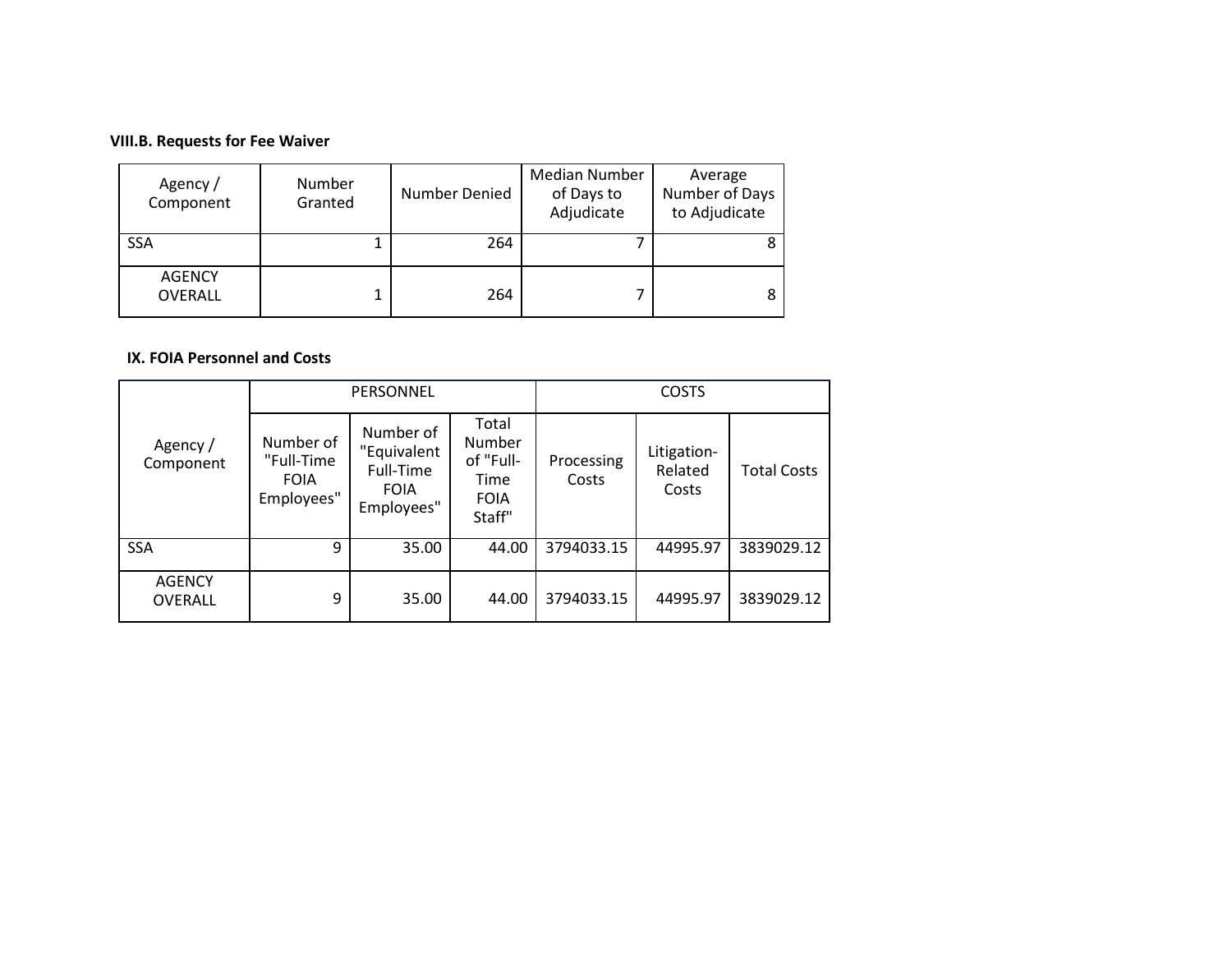## **X. Fees Collected for Processing Requests**

| Agency /<br>Component    | <b>Total Amount</b><br>of Fees<br>Collected | Percentage of<br><b>Total Costs</b> |
|--------------------------|---------------------------------------------|-------------------------------------|
| SSA                      | 498866.29                                   | 13.1500                             |
| <b>AGENCY</b><br>OVERALL | 498866.29                                   | 13.1500                             |

## **XI.A. Number of Times Subsection (C) Used**

| Agency /<br>Component | Number of Times Subsection Used |
|-----------------------|---------------------------------|
| <b>SSA</b>            |                                 |
| <b>AGENCY OVERALL</b> |                                 |

## **XI.B. Number of Subsection (A)(2) Postings**

| Agency /<br>Component    | Number of<br><b>Records Posted</b><br>by the FOIA<br>Office | Number of<br><b>Records Posted</b><br>by Program<br>Offices |
|--------------------------|-------------------------------------------------------------|-------------------------------------------------------------|
| <b>SSA</b>               | 27                                                          |                                                             |
| <b>AGENCY</b><br>OVERALL | 27                                                          |                                                             |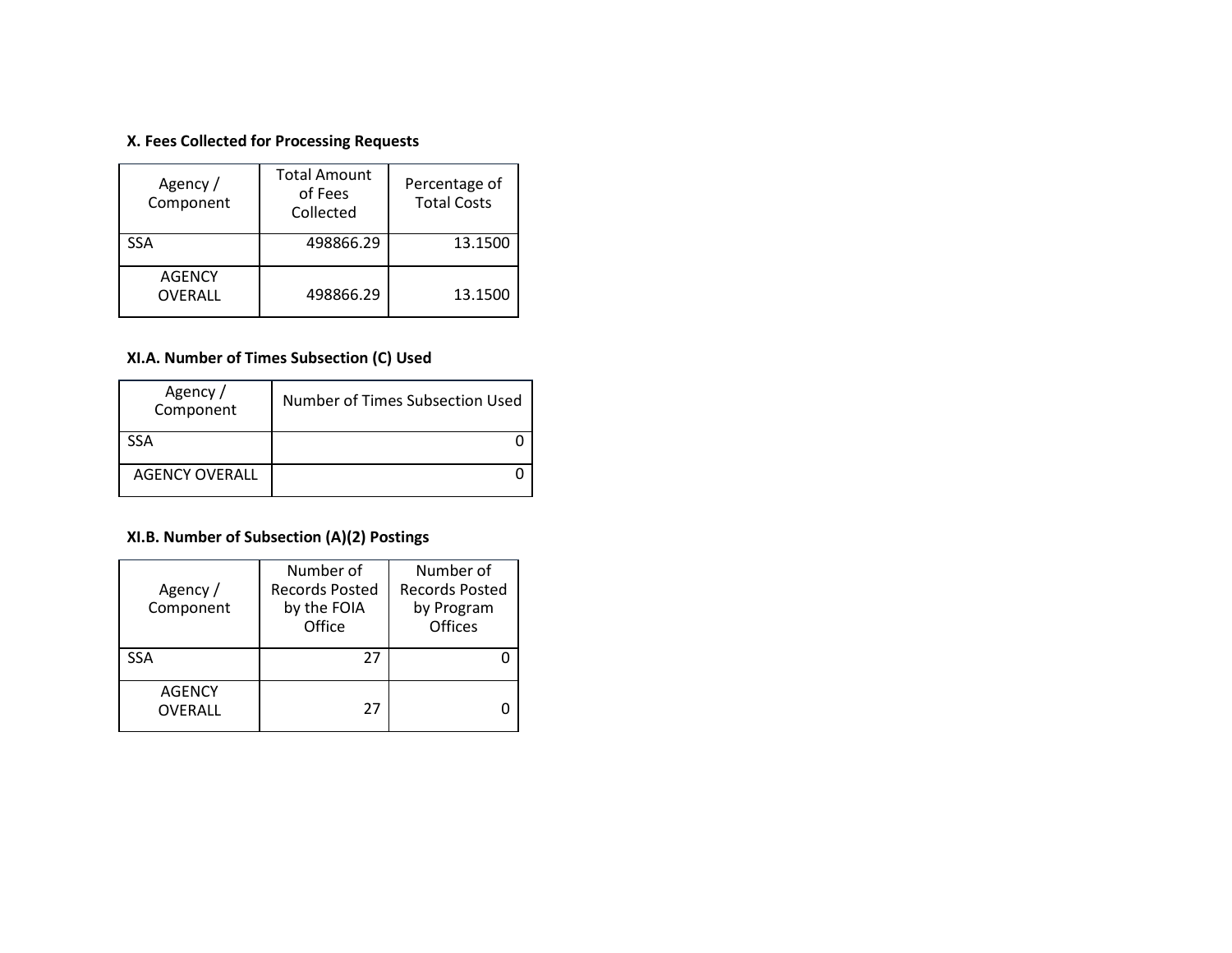**XII.A. Backlogs of FOIA Requests and Administrative Appeals**

| Agency /<br>Component    | Number of<br>Backlogged<br>Requests as of<br>End of Fiscal<br>Year | Number of<br>Backlogged<br>Appeals as of<br>End of Fiscal<br>Year |
|--------------------------|--------------------------------------------------------------------|-------------------------------------------------------------------|
| SSA                      | 88                                                                 | 22                                                                |
| <b>AGENCY</b><br>OVERALL | 88                                                                 | 22                                                                |

#### **XII.B. CONSULTATIONS ON FOIA REQUESTS -- RECEIVED, PROCESSED, AND PENDING CONSULTATIONS**

| Agency / Component    | Number of Consultations<br>Received from Other<br>Agencies that were<br>Pending at the Agency as<br>of Start<br>of the Fiscal Year | Number of<br><b>Consultations Received</b><br>from Other Agencies<br>During the Fiscal Year | Number of Consultations<br>Received from Other<br>Agencies that were<br>Processed by the Agency<br>During the Fiscal Year | <b>Number of Consultations</b><br>Received from Other<br>Agencies that were<br>Pending at the Agency as<br>of End<br>of the Fiscal Year |
|-----------------------|------------------------------------------------------------------------------------------------------------------------------------|---------------------------------------------------------------------------------------------|---------------------------------------------------------------------------------------------------------------------------|-----------------------------------------------------------------------------------------------------------------------------------------|
| <b>SSA</b>            |                                                                                                                                    |                                                                                             | 10                                                                                                                        |                                                                                                                                         |
| <b>AGENCY OVERALL</b> |                                                                                                                                    | 9                                                                                           | 10                                                                                                                        |                                                                                                                                         |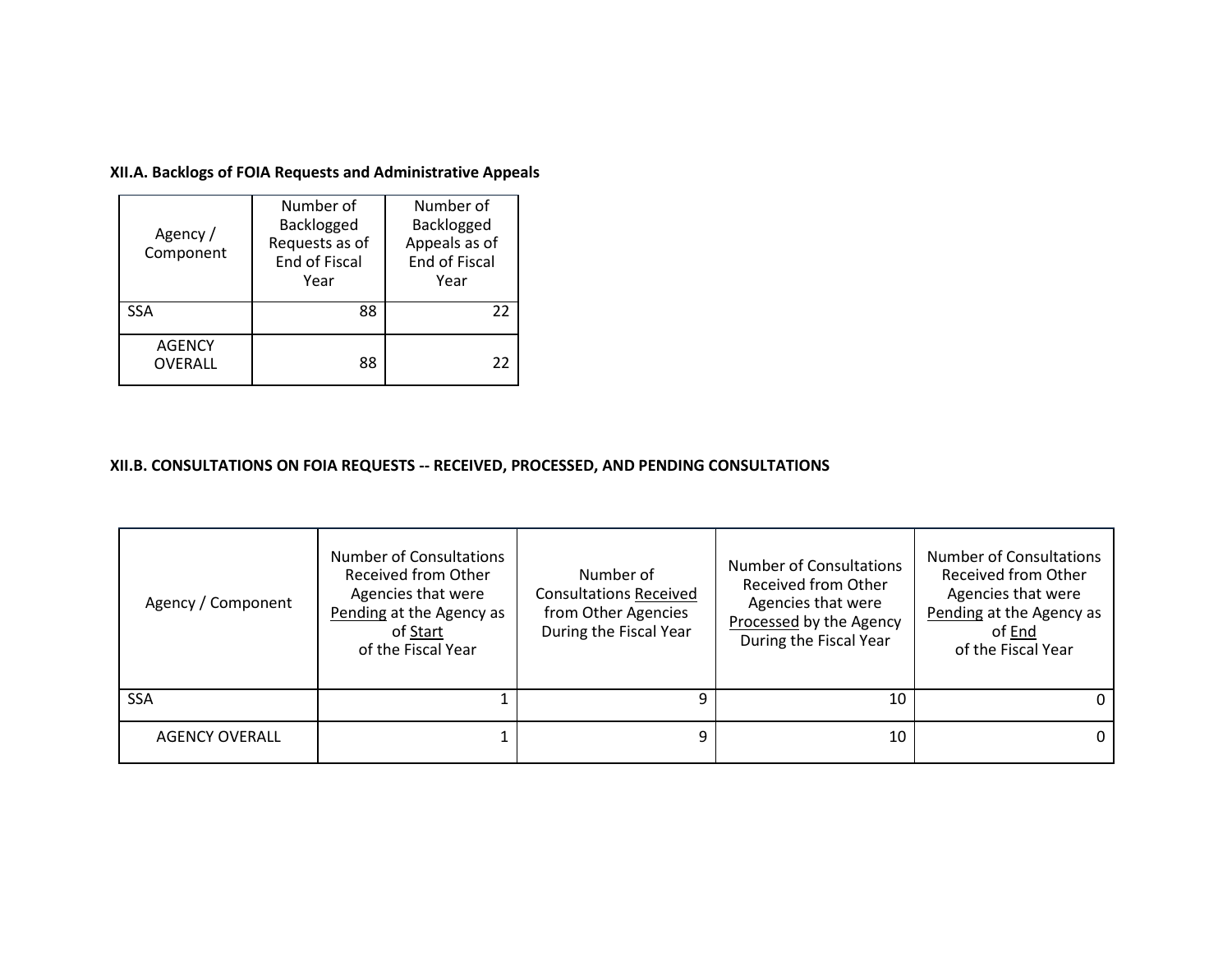| Agency/<br>Component |                          | 10th Oldest<br>Consultation | 9th | 8th | 7th | 6th | 5th | 4th | 3rd | 2 <sub>nd</sub> | Oldest<br>Consultation |
|----------------------|--------------------------|-----------------------------|-----|-----|-----|-----|-----|-----|-----|-----------------|------------------------|
|                      | Date                     | N/A                         | N/A | N/A | N/A | N/A | N/A | N/A | N/A | N/A             | N/A                    |
| <b>SSA</b>           | <b>Number</b><br>of Days | 0                           | 0   | 0   | 0   | 0   | 0   | 0   | 0   | 0               | 0                      |
| <b>AGENCY</b>        | Date                     | N/A                         | N/A | N/A | N/A | N/A | N/A | N/A | N/A | N/A             | N/A                    |
| OVERALL              | <b>Number</b><br>of Days | 0                           | 0   | 0   | 0   | 0   | 0   | 0   | 0   | 0               | 0                      |

#### **XII.C. CONSULTATIONS ON FOIA REQUESTS -- TEN OLDEST CONSULTATIONS RECEIVED FROM OTHER AGENCIES AND PENDING AT THE AGENCY**

#### **XII.D.(1). COMPARISON OF NUMBERS OF REQUESTS FROM PREVIOUS AND CURRENT ANNUAL REPORT -- REQUESTS RECEIVED AND PROCESSED**

|                       |                                                                            | NUMBER OF REQUESTS RECEIVED                                                | NUMBER OF REQUESTS PROCESSED                                                |                                                                             |  |
|-----------------------|----------------------------------------------------------------------------|----------------------------------------------------------------------------|-----------------------------------------------------------------------------|-----------------------------------------------------------------------------|--|
| Agency / Component    | Number Received<br>During Fiscal Year from<br>Last Year's Annual<br>Report | Number Received<br>During Fiscal Year from<br><b>Current Annual Report</b> | Number Processed<br>During Fiscal Year from<br>Last Year's Annual<br>Report | Number Processed<br>During Fiscal Year from<br><b>Current Annual Report</b> |  |
| <b>SSA</b>            | 9688                                                                       | 13440                                                                      | 8143                                                                        | 14662                                                                       |  |
| <b>AGENCY OVERALL</b> | 9688                                                                       | 13440                                                                      | 8143                                                                        | 14662                                                                       |  |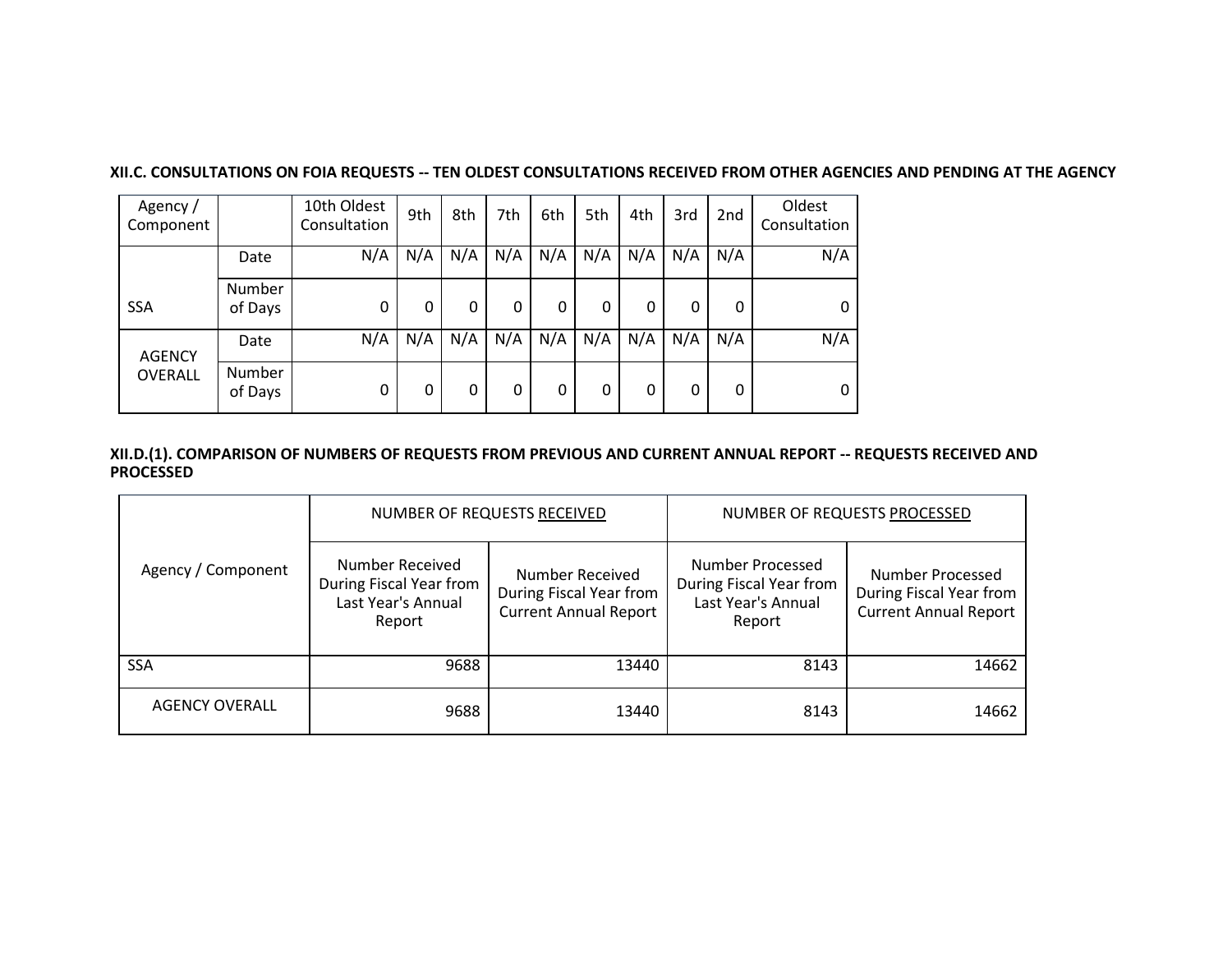**XII.D.(2). COMPARISON OF NUMBERS OF REQUESTS FROM PREVIOUS AND CURRENT ANNUAL REPORT -- BACKLOGGED REQUESTS**

| Agency /<br>Component           | Number of<br>Backlogged<br>Requests as of<br>End of the Fiscal<br>Year from<br><b>Previous Annual</b><br>Report | Number of<br>Backlogged<br>Requests as of<br><b>End of the Fiscal</b><br>Year from<br><b>Current Annual</b><br>Report |
|---------------------------------|-----------------------------------------------------------------------------------------------------------------|-----------------------------------------------------------------------------------------------------------------------|
| <b>SSA</b>                      | 1710                                                                                                            | 88                                                                                                                    |
| <b>AGENCY</b><br><b>OVERALL</b> | 1710                                                                                                            | 88                                                                                                                    |

**XII.E.(1). COMPARISON OF NUMBERS OF ADMINISTRATIVE APPEALS FROM PREVIOUS AND CURRENT ANNUAL REPORT -- APPEALS RECEIVED AND PROCESSED**

|                                 |                                                                                             | NUMBER OF APPEALS RECEIVED                                                                     | NUMBER OF APPEALS PROCESSED                                                              |                                                                                             |  |
|---------------------------------|---------------------------------------------------------------------------------------------|------------------------------------------------------------------------------------------------|------------------------------------------------------------------------------------------|---------------------------------------------------------------------------------------------|--|
| Agency /<br>Component           | Number<br><b>Received During</b><br>Fiscal Year from<br>Last Year's<br><b>Annual Report</b> | Number<br><b>Received During</b><br><b>Fiscal Year from</b><br><b>Current Annual</b><br>Report | Number<br>Processed<br><b>During Fiscal</b><br>Year from Last<br>Year's Annual<br>Report | Number<br>Processed<br><b>During Fiscal</b><br>Year from<br><b>Current Annual</b><br>Report |  |
| <b>SSA</b>                      | 297                                                                                         | 556                                                                                            | 301                                                                                      | 525                                                                                         |  |
| <b>AGENCY</b><br><b>OVERALL</b> | 297                                                                                         | 556                                                                                            | 301                                                                                      | 525                                                                                         |  |